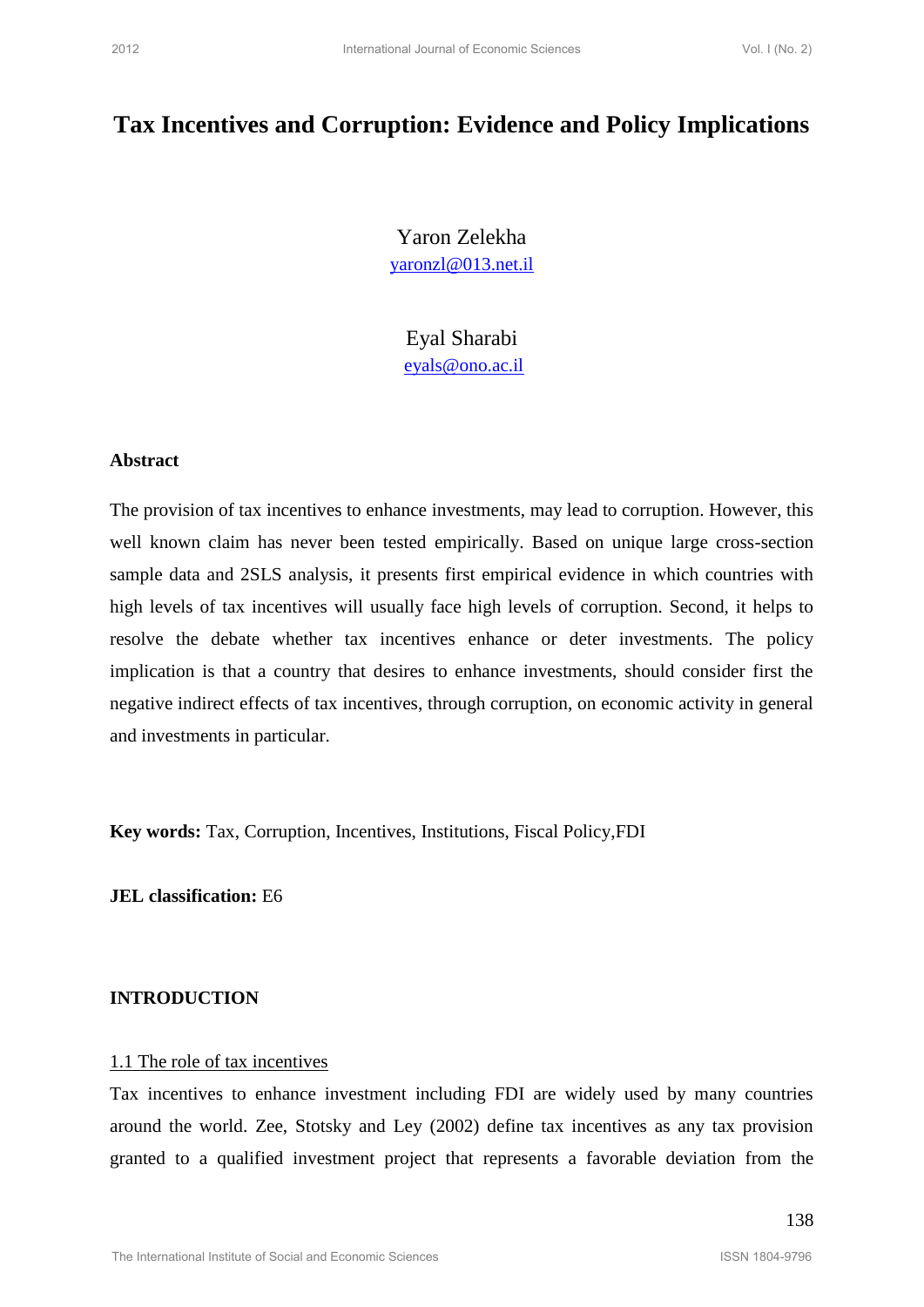provisions applicable to investment projects in general. For a general discussion on various types of tax incentives, see Annex A.

Tax incentives share two main characteristics. First, they are usually directed at narrow targets, usually specific industries or economic sectors, rather than broad classes of business. Second, governments use tax incentives to influence the direction of the economy.

Tax incentives reduce the tax burden of the recipient and are intended by governments to induce some kinds of economic behavior, compensate investors for deficiencies in the tax system and achieve a variety of different objectives, such as reducing unemployment, promoting specific economic sectors, addressing regional development needs or attracting FDI.

The role of tax incentives in enhancing investments has been the subject of many studies. One theme of research focused on whether taxes had an impact on investment. The empirical literature on the relationship between taxes and investment has generally found that taxes have significant effects on investment. Devereux and Griffith (1998) and Hines (1999) assert that investors are sensitive to tax incentives in their location decisions. A meta- study by De Mooij and Ederveen (2003) concluded that, on average, a 1 percentage point increase in the tax rate reduced FDI by 3.3 percent. <sup>2012</sup><br>
<sup>2012</sup> International sequence of Economic Sciences Vol. 2012<br>
2012 GUE according to the according term and characteristics. First, they are usually directed at narrow<br>
2012 GUE according Sciences A. Comomic distanc

#### 1.2 The distorting effect of tax incentives

Another growing body of literature discusses the likely effects of tax incentives. Empirical research on the effect of tax incentives on FDI has been inconclusive. Some studies (e.g. Axarloglou 2005; Blomstrom and Kokko 2003; Bora 2002) have found that under certain conditions, tax incentives may have positive effects and increase investment, whereas others (e.g., Wells and Morisset 2001; Morisset and Pirnia 2000) demonstrated that tax incentives are often ineffective and inefficient.

Zee, Stotsky, and Ley (2002), summarize four types of undesirable consequences from the use of tax incentives: (1) distortions between investments granted incentives and those without incentives; (2) forgone revenue (on the assumption that the government operates under a revenue constraint, so that the lost revenue would have to be compensated for by alternative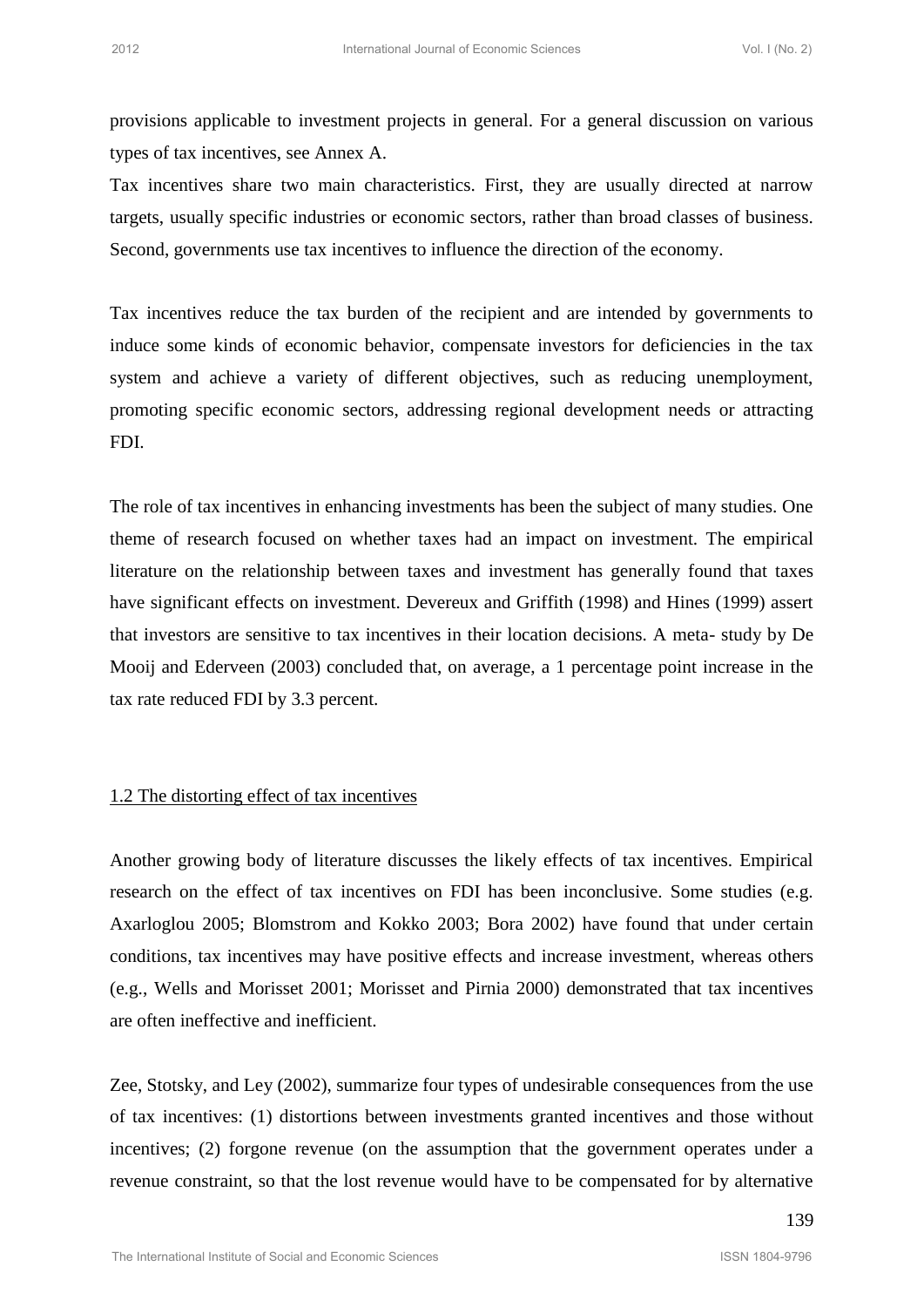distort taxes); (3) administrative resources required to administer them; and (4) the social costs of or rent-seeking activities connected with abuse of tax incentive provisions.

Tanzi and Zee (2000) list additional shortcomings: (1) by exempting profits irrespective of their amount, tax holidays tend to benefit investors who expect high profits and would have made the investment even if there were no such incentives; (2) tax holidays provide a strong incentive for tax avoidance, as taxed enterprises can enter into economic relationships with exempt ones to shift their profits through transfer pricing; (3) the duration of the tax holiday, even if formally time-bound, is prone to abuse and extension by investors through creative redesignation of existing investment as new investment; (4) time-bound tax holidays tend to attract short-run projects, which typically are not so beneficial to the economy as longer-term ones; (5) the revenue cost to the budget is seldom transparent. between the state of Corons (senses)<br>
2012 International Sciences Comparison of Corons (senses)<br>
2016/07 Is additional Sciences Vol. International Sciences Vol. International Analysis of the International Sciences Vol. Int

Due to these undesirable consequences, international bodies advising on tax policy matters criticize the use of such incentives by governments. One example is the UNCTAD (2003) in its world investment report, that criticizes governments' use of FDI incentives, suggesting that there is an emerging consensus that countries should try to attract FDI not by offering incentives, but by building genuine economic advantages and offering stable, low, and transparent tax rates.

## 1.3 Why do countries continue to use tax incentives?

Assuming that tax incentives to enhance investments are generally costly to host countries, why do countries, nevertheless, continue to provide such incentives? Ellis and Rogers (2000) argue that there may be several explanations for this apparent anomaly, such as the use of incentives to achieve political goals, the lack of other alternatives to attract investment and the miscalculation of costs and benefits.

We suggest another line of explanation in which tax incentives allow politicians to take action in favor of certain firms in exchange for rents. Thus, in theory, tax incentives may lead to corruption.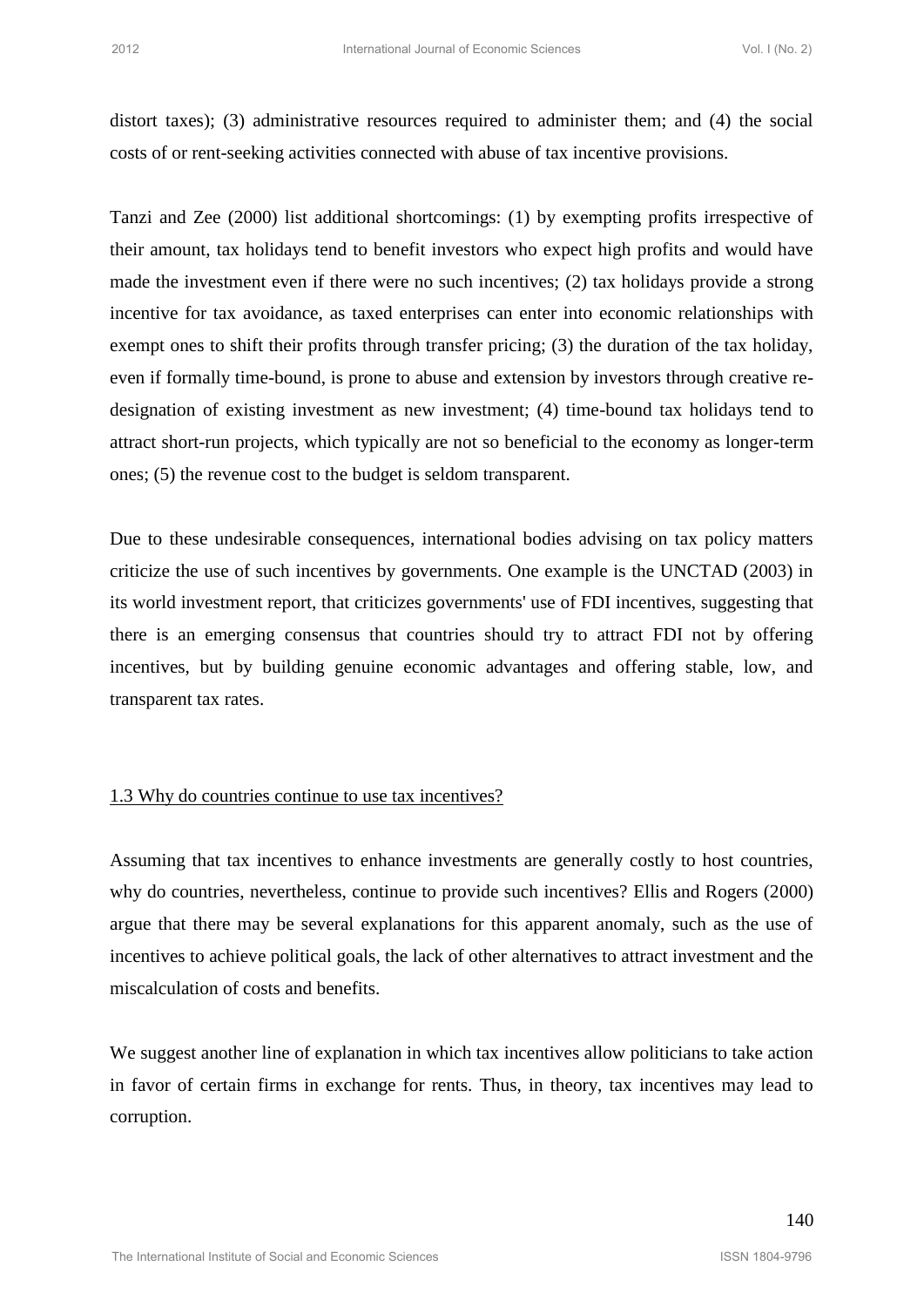The idea that selectivity in providing incentives may lead to corruption is acknowledged in the literature. Bhagwati (2001) suggests that selectivity, in combination with lack of transparency, increases the risk for rent-seeking and corruption. Moran (1998) and Oman (2000) indicate that FDI incentives often cause rent-seeking behaviors in host countries where governments usually design and operate these programs through behind-the-door negotiations. Foreign investors may bribe or conspire with government officials and influence domestic politics of the host country to secure tax incentives for their investments.

In this regard, most of the empirical research focuses on the influence of corruption on investment and not vise versa. Wei (2000) found that high corruption levels in host countries significantly reduce FDI inflows. However, few studies addressed the influence of FDI on corruption and none the influence of tax incentives on corruption.

## 1.4 Tax, incentives and corruption: theory and empirical research

There are, however, few papers that research the relation between taxation and corruption. Tanzi (1998) suggests that there is a clear link between taxes and corruption. According to Tanzi, taxes based on clear laws and not requiring contacts between taxpayers and tax inspectors are much less likely to lead to acts of corruption. Tanzi further asserts that corruption is likely to be a major problem in tax and customs administrations where tax administrators have discretion over important decisions, such as those related to the provision of tax incentives. In addition, Besley and McLaren (1993), explore the link between tax administration and corruption. They propose a model which evaluates alternative payment schemes for tax inspectors in the presence of corruption. **Exoting the second conner former is ensured and the second Sciences Vol. 1982**<br>
The identification: Blugesta DCO) suggests that selectivity, in combination with lack of<br>
Internation-Blugesta DCO) suggests that selectivit

Li (2006) offers a theory that explains how political regime type influences tax incentive policy in a cross-national setting, and confirms the theory with a statistical analysis of 52 developing countries. Li finds that countries with better rule of law offer lower levels of tax incentives, and also that in democracies, FDI inflows are negatively associated with the level of incentives.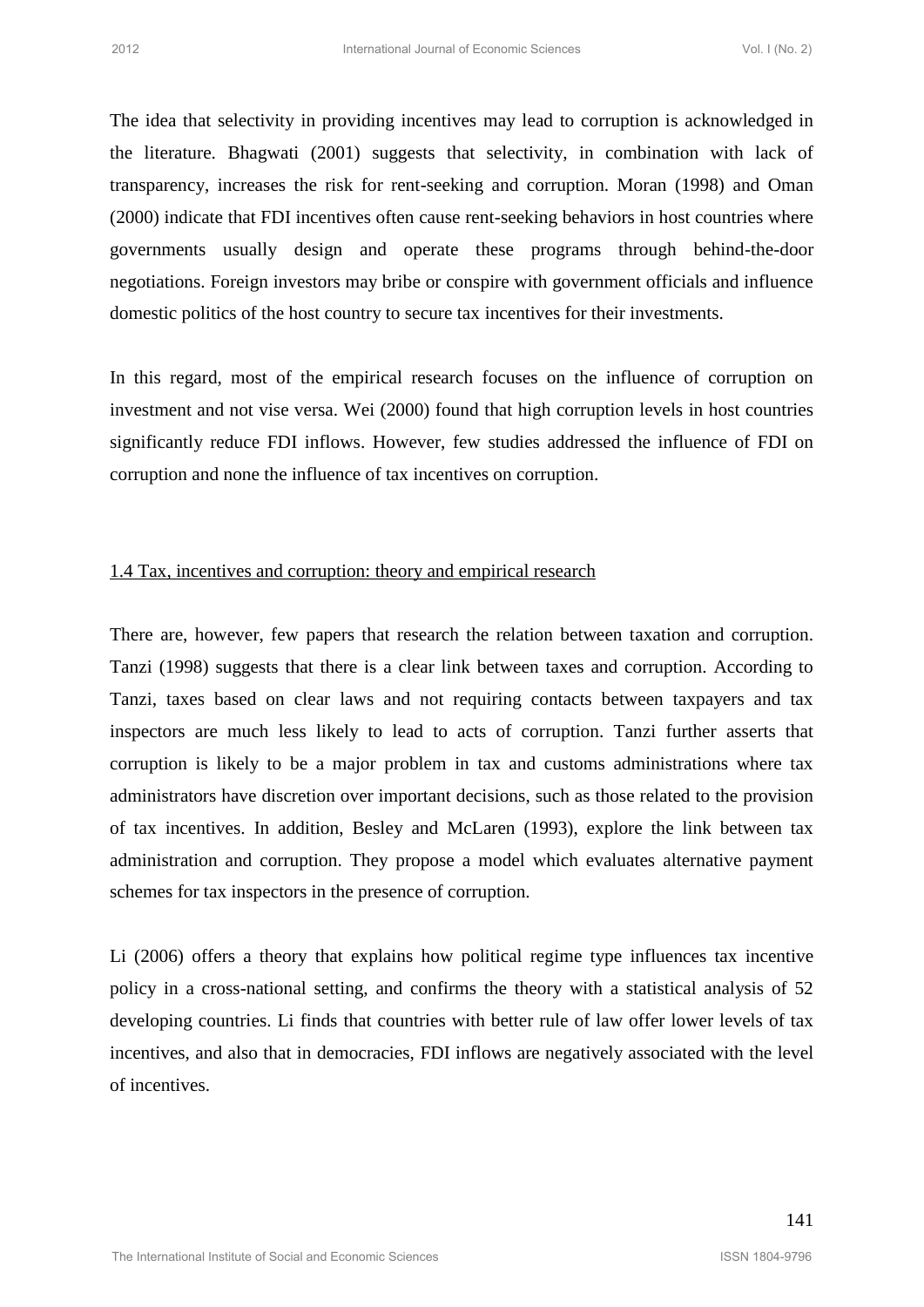Ades and Di Tella (1997) offer a theoretical model of investment where active industrial policy promotes both corruption and investment. They find evidence suggesting that corruption is indeed higher in countries pursuing active industrial policies.

Empirical research in this field has inherent problems due to the scarcity of data on tax incentives, in addition to statistical problems, mainly simultaneity between tax incentives and corruption. These difficulties may explain the fact that no comprehensive research has been carried out, so far, to study the correlation between tax incentives and corruption.

Our paper makes two important contributions to the research of investment incentives. First, it proposes unique empirical evidence supporting the supposition that countries with high levels of tax incentives will usually face high levels of corruption. Second, and maybe even more importantly, it helps resolve the debate as to whether tax incentives enhance or deter investments. Another important contribution of our findings is to the general literature on causes of corruption, since our estimation is performed, to the best of our knowledge, under the largest sample by far ever reported in the literature. The paper is organized as follows. Section 2 discusses the factors that influence corruption and the consequences of corruption. Section 3 analyzes the data and addresses the statistical problems facing the analysis. Section 4 presents our empirical results. Section 5 concludes and presents policy implications. <sup>2012</sup><br><sup>2012</sup><br><sup>2012</sup> Motes and Di Tella (1997) offer a theoretical model of investment where active industrial<br>policy promotes both corruption and investment. They find evidence suggesting that<br>corruption is indefined reac

## **2. CORRUPTION**

The research of public sector corruption has received growing attention in recent years. Macrae (1982) defines corruption as an arrangement that involves a private exchange between two parties, which (1) has an influence on the allocation of resources either immediately or in the future, and (2) involves the use or abuse of public or collective responsibility for private ends (see also Bardhan, 1997). Corruption exists in all countries, both developed and developing.

Corruption in public institutions is generally perceived to have become structured and wellestablished, involving well-organized networks. Rose-Ackerman (1999) explains that corruption is usually carried out in networks where trust and reciprocity is found between its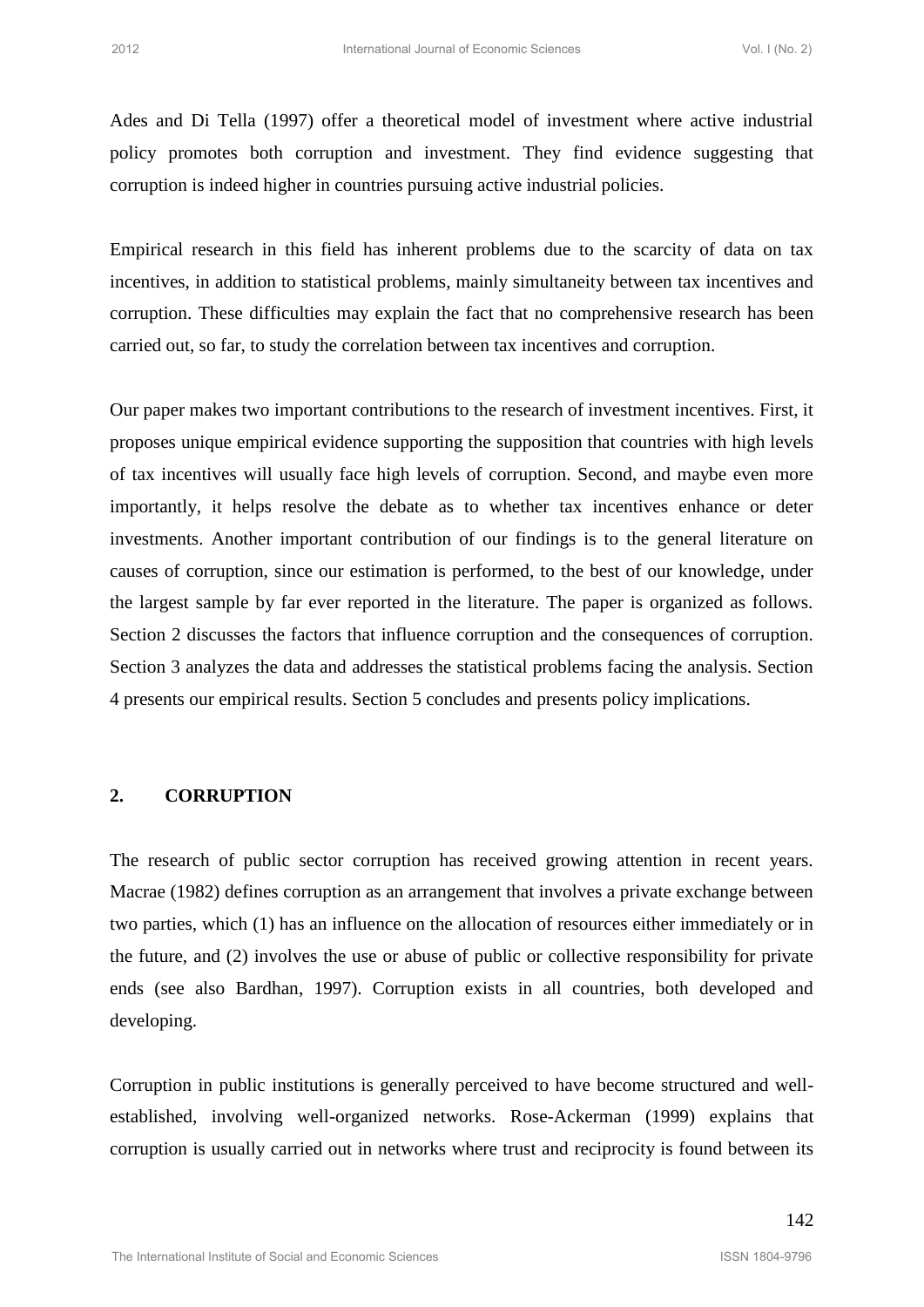members. From an economic perspective, network ties reduce transaction costs and can be helpful in facilitating corrupt transactions.

## 2.1 The causes of corruption

The scope of this article is confined to corruption in relation to the granting of tax incentives by government officials to entice investment. Since government officials have the authority to redistribute resources, such as tax incentives to specific sectors, this authority can be exploited for personal gains. According to Rose-Ackerman the motivation for corruption exists whenever an official has discretion over the distribution of a "good" or the avoidance of a "bad" to the private sector. In theory, the greater the amount of discretion which is given to government officials, the more opportunities there will be for them to demand a bribe in exchange for offering favorable treatment.

Numerous studies of corruption have been concerned with the causes of corruption. Three studies, all by Ades and Di Tella, focus on the causes of corruption. In the first one, Ades and Di Tella (1997a) conclude that corruption is higher in countries with an active industrial policy. In the second study, Ades and Di Tella (1997b) find that increases in market competition and judicial autonomy reduce corruption. In the third study Ades and Di Tella (1999) find that countries where firms enjoy higher rents tend to have higher corruption levels. In addition, they find that corruption is higher in countries where domestic firms are sheltered from foreign competition by natural or policy induced barriers to trade, with economies dominated by a few number of firms, or where antitrust regulations are not effective in preventing anticompetitive practices. International International Coronic Sciences Vol. 1962 2012<br>
2.1 The assues of communito properties, network ties reduce transaction costs and can be<br>
2.1 The assues of communiton<br>
2.1 The assues of communiton<br>
The scope o

An empirical study by Gurgur and Shah (2005) identifies various causes of corruption and concludes that the major causes of corruption are a lack of service orientation in the public sector, weak democratic institutions, economic isolation (closed economy), colonial past, internal bureaucratic controls, and centralized decision-making. In essence, the higher the quality of the bureaucracy, the lower corruption will be. Serra (2006) notes the negative influence of the Protestant religion on corruption.

Lambsdorff (1999) provides a review of empirical research on the causes of corruption that was carried out during the mid-1990s. He states that the freedom of press and the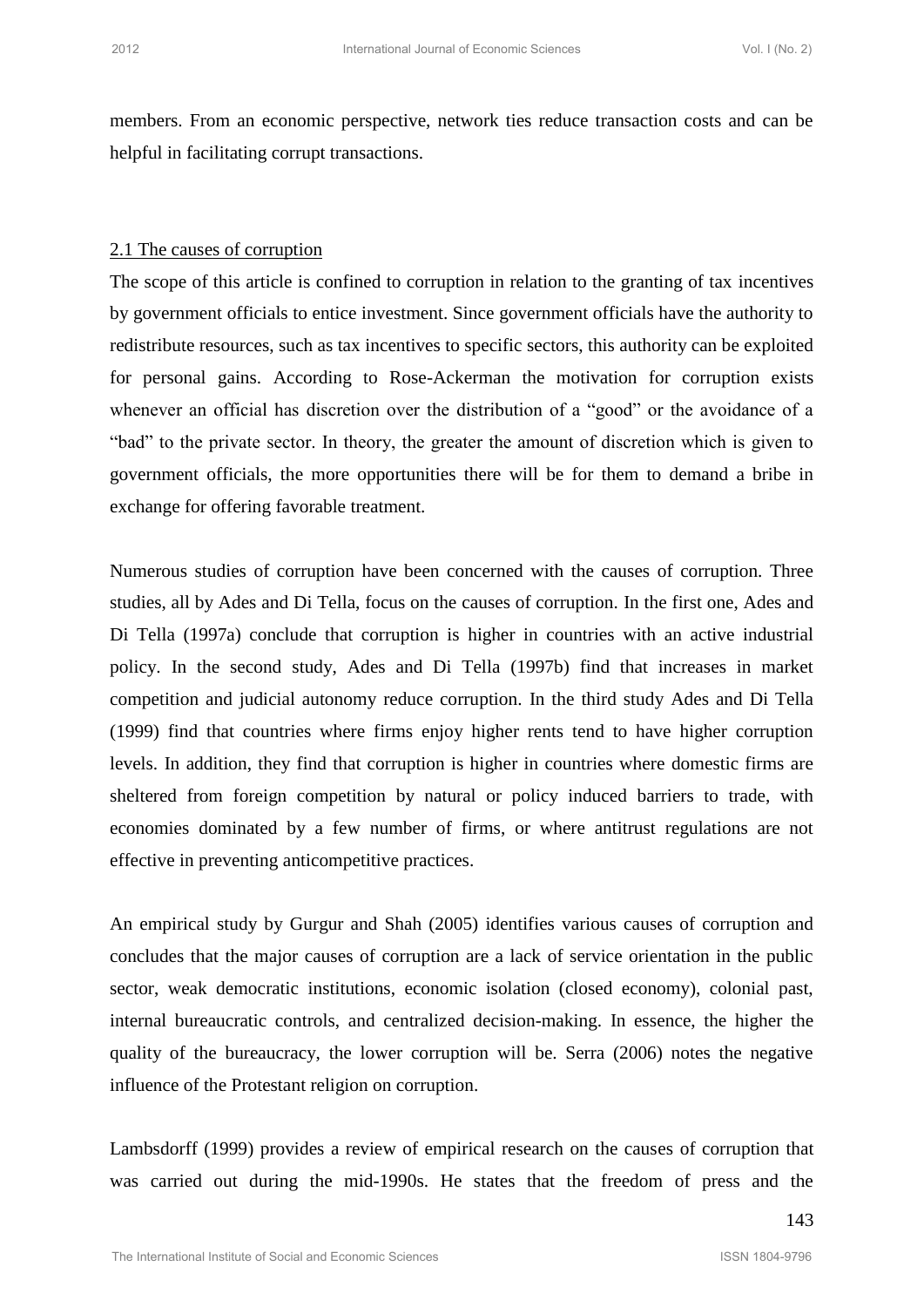independence of the judiciary are important factors that may influence corruption. In addition, he stresses that the studies of causes of corruption also conclude that a high level of corruption goes along with an abundance of natural resources and a low percentage of women in the labor force and the parliament. Further, cultural dimensions were determined to be important; in particular, a mentality of accepting hierarchies was found to increase corruption. Other studies demonstrated that the size of the public sector within an economy (Tanzi, 1998; Treisman, 2000), or the level of remuneration in the public sector (Van Rijckeghem and Weder, 1997), have a direct impact on the levels of corruption within a country.

According to Acemoglu and Verdier (2000), corruption is by and large a byproduct of government interventions. Examples include favorite industrial policies (such as tax incentives), trade restrictions (such as tariffs) and price controls. Similarly, Treisman (2000) points out that government intervention and restrictions in the market raise the potential for government corruption. The ability to intervene in the market gives government officials a unique opportunity to extract bribes from those affected by laws and regulations.

#### 2.2 The consequences of corruption

Several other studies have been concerned with the consequences of corruption. There is a consensus that the cost (tangible and intangible) of corruption to society may be tremendously high. Tangible costs include, for example, administrative efficiency and an impact on trade and investments. Tanzi and Davoodi (1997) present evidence that corrupted government officials direct public investment towards large projects, probably at the expense of basis expenditures such as education and health. Intangible costs include, for example, the loss of trust in democracy, in leaders and in government bodies. Murphy, Shleifer, and Vishny (1991) argue that corrupt societies stimulate the most talented people to earn their income through bribing rather than in more productive activities. In another article, Shleifer and Vishny (1993) assert that weak governments which do not control their agencies lead to ultra-high corruption levels. <sup>2012</sup><br>
<sup>2012</sup> International of the judicity are important factors that may influence corruption. In addition,<br>
30 Independence of Corruption also concludes but a high level of<br>
30 International Domain and Domain and Domai

Theoretically, the payment of bribes to corrupt government bureaucrats to receive "favors" such as tax incentives add to the costs and uncertainty of doing business in a country. It requires firms to devote resources to manage bribes, while these resources could be invested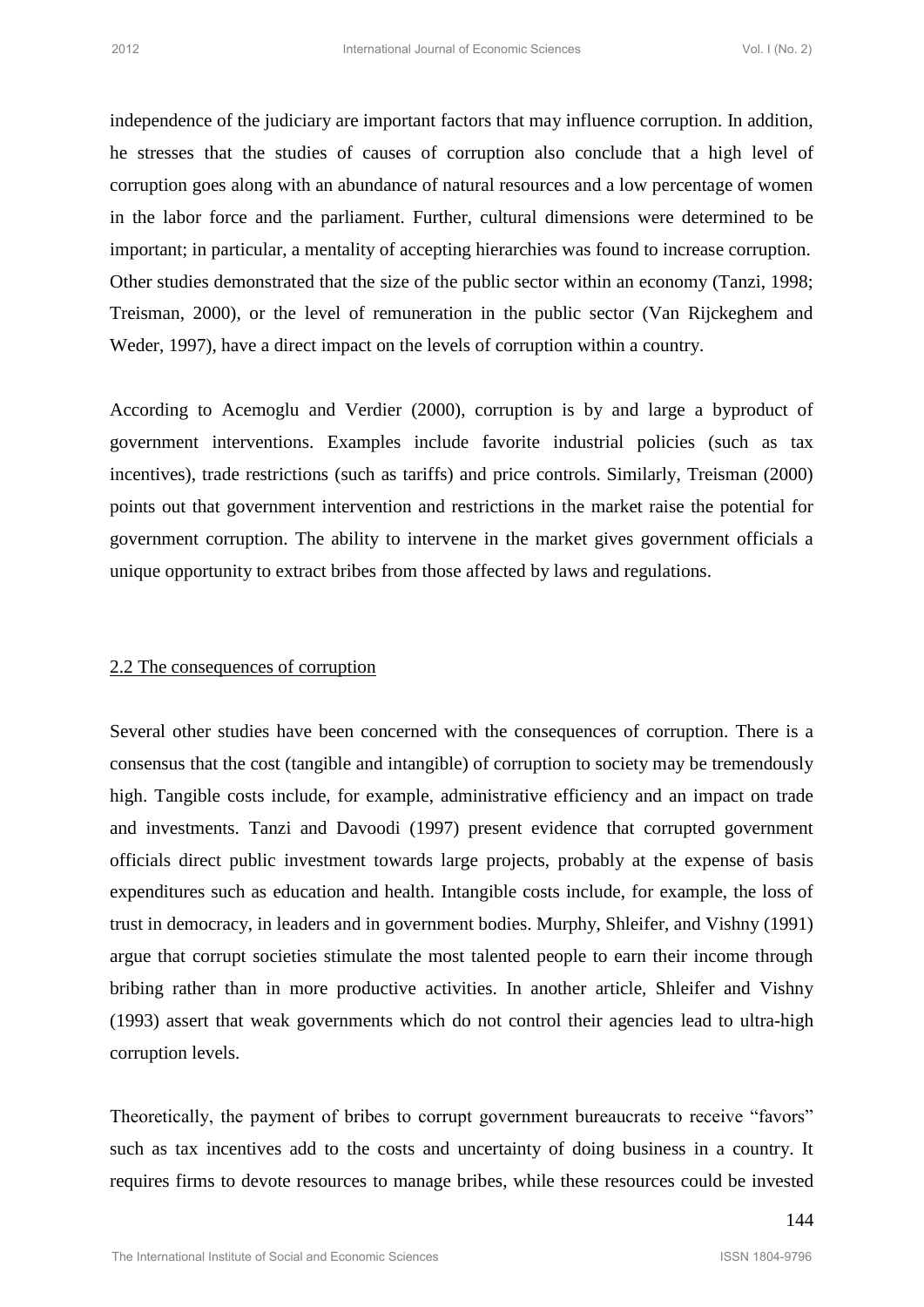more profitably otherwise. In addition, since bribery is illegal, potential investors cannot be certain that government promises will be fulfilled. This means that corruption can decrease the expected profitability of investment projects, and therefore may reduce the total investment in such a country.

This theoretical reasoning has been tested by several empirical analyses. Mauro (1995) uses cross-country measures of corruption to show that corruption is negatively associated with private investment and growth. Similarly, Habib and Zurawicki (2002) provide evidence that corruption deters FDI. They find the impact of corruption on FDI to be larger than on local investment. Cuervo-Cazurra's (2006) analysis of FDI inflows into 106 host economies found that corruption has a negative influence on FDI, and that investors from countries that have signed the OECD Convention on Combating Bribery of Foreign Public Officials in International Transactions are more deterred by corruption than investors from countries with high levels of corruption (see also: Gyimah-Brempong, 2002; Keefer and Knack, 1997; Li et al., 2000). <sup>2012</sup><br>
<sup>2012</sup> International government promiss will be folding since Schemes Vol. 1982<br>
2012 International Journal Doctomic Sciences Vol. International Institute of Economic<br>
2012 International Journal Doctomic Sciences V

#### **3. THE EMPIRICAL ESTIMATION AND THE DATABASE**

The basic equation is derived from the literature and includes all the variables claimed or found to have an effect on corruption. However, this specification creates a possible simultaneity between corruption and some of the dependent variables. Therefore, consideration should be given to whether the dependent variable is itself an explanatory variable. For example, in analyzing the question of whether tax incentives increase corruption, the issue arises of whether corruption is what led to the decision on tax incentives in the first place. In order to neutralize the risk of simultaneity with regard to these variables several statistical methods were implemented including 2SLS and the use of dummy variables.

In order to capture the effect of corruption, *Corp* , we employed the TI index of the corruption level following Tanzi and Davoodi (1997), Lambsdorff (1999) and many others. In fact, there is a consensus in the literature that the TI indexes are the most suitable data bases for measuring corruption and therefore the most frequently used. They are by far the largest data bases for corruption (and in 2008 covered 180 countries), based on aggregate indicators and different sources (citizens, risk analysts, experts and some other corruption data base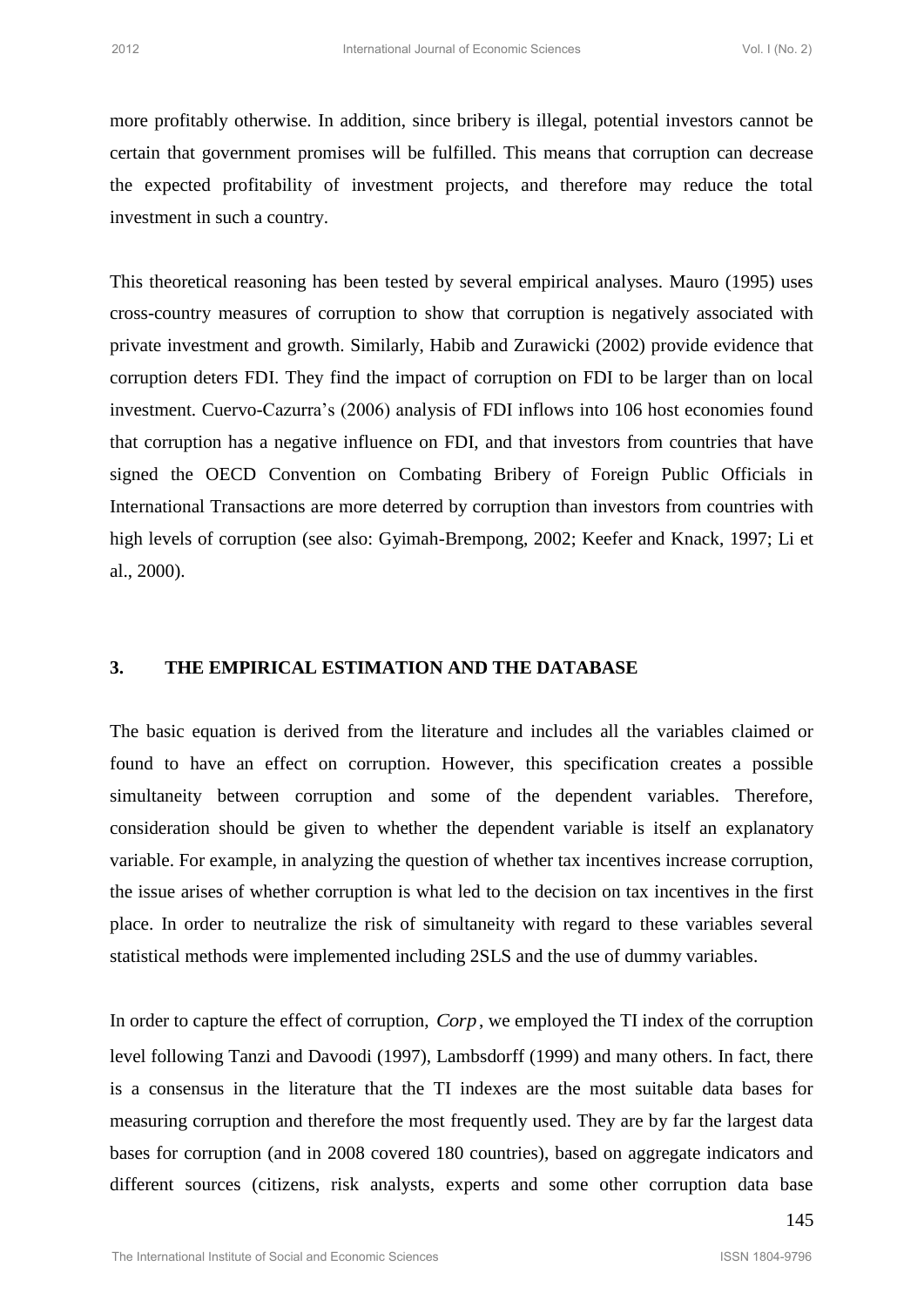including the International Country Risk Guide index). Moreover, in any case the TI indexes are highly correlated with many other corruption data bases (including the World Bank index), see Serra (2006). It should also be mentioned that the TI indexes tend to be related to one another (resulting in multi co-linearity) and therefore an examination should be made of their weighted average, as reflected in the final score and rank.

In parallel to corruption, we demonstrate the level of tax incentives to entice investments. Yet, unlike for corruption, there is no systematic data that provides information about the level of tax incentives in 180 countries. We suggest, therefore, making use of the World Bank Group's Paying Taxes study (as part of the Doing Business Project) in order to capture the required information of tax incentives level, *Inc* . The Paying Taxes study looks at the tax systems in 183 countries (by combining the World Bank Group's Paying Taxes sample with the TI sample we were left with 170 countries while the rest are micro island states or failed states like North Korea), by using a consistent set of assumptions, to assess how they apply to and affect a standardized business. The study provides various indicators. The indicators cover the cost of taxes borne by the standardized business and the administrative burden of tax compliance. They are measured using three sub-indicators: the total tax rate (the cost of all taxes borne), the time needed to comply with the major taxes (profit taxes, labor taxes and mandatory contributions, and consumption taxes) and the number of tax payments. <sup>2012</sup><br><sup>2012</sup> International Country Risk Guide index). Moreover, in any ease of ET indexes<br>
2012 International Country Risk Guide international data been included<br>that the International of Economic Sciences Vol. Internatio

There is a strong link between the level of the sub-indicators of a country and its tax incentive policies. Countries with high scores of the sub-indicators will normally have unattractive tax systems. Such countries, therefore, will need to provide tax incentives for investments, in order to compensate investors for deficiencies in their tax system. On the contrary, countries with low levels of the sub-indicators, will normally have attractive tax systems, and will not need to provide tax incentives.

In the first stage of the 2SLS estimation the tax incentives level, *Inc* , will be estimated using the following instrumental variables that potentially influence the need to decide on tax incentives but do not influence the second stage of the 2SLS: The level of urbanization, *U* , the rate of urbanization, *URate* , and the level of population density, *Dens* , are expected to negatively effect tax incentives since they negatively effect the need to attract peripheral investments; the level of young population (ages 0-14), *YoungP* , is expected to positively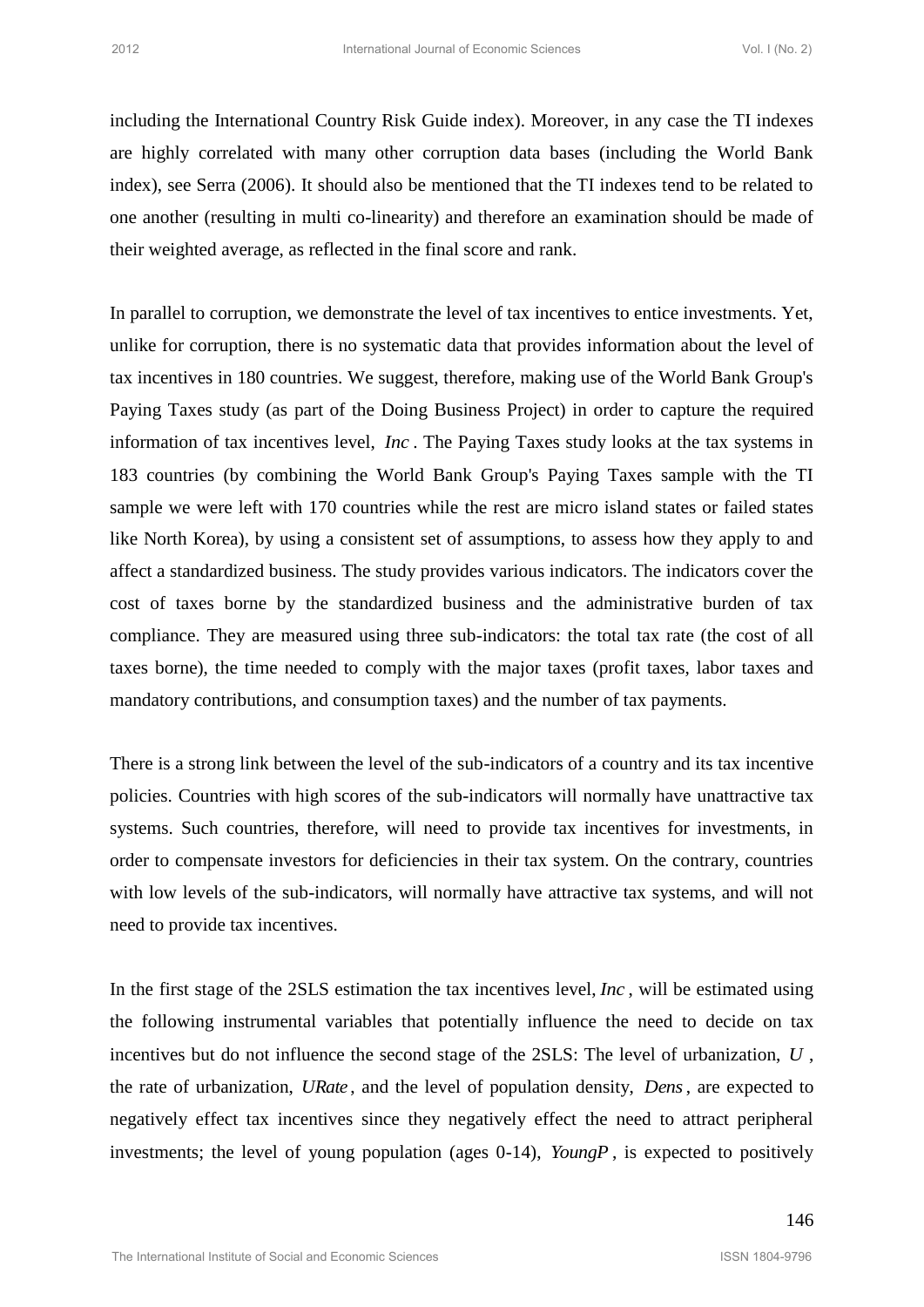effect tax incentives in order to attract investments that will create new jobs for the newcomers into the work force; the country's current account balance, *Current* , is expected to negatively effect tax incentives since positive balance negatively effects the need to attract FDI . Hence, the following equation for tax incentives was estimated:

(1)

$$
\ln Inc = A + a_1 \ln U + a_2 \ln URate + a_3Dens + a_4 \ln YoungP + a_5 \ln Current + \varepsilon_t
$$

where:

*A* - the constant variable.

 $\varepsilon$ <sub>t</sub> - the error term.

In the second stage of the 2SLS estimation, the level of corruption, *Corp* , will be estimated using the variables that appeared in the literature as potential causes of corruption: *Inc* , using the tax incentives estimated in the first stage; the strength of the democratic institutions (in direct representation of GDP per capita which can't be included in the specification because of simultaneity with corruption) including the freedom of press and the independence of the judiciary system, *Demo* , using the democracy rank published by World Audit (an international not-for-profit company, registered in England by the registered charity, World Concern); colonial past including the identity of colonial power, *Col*; the size of the public sector, its level of fiscal decentralization and its involvement in the economy (including remuneration of the public sector), G, using the level of government total expenditures to product; the participation of women in the labor force and the parliament, *W* , using female literacy (another direct representation of GDP per capita); level of economic isolation, *I* , using a dummy variable for membership in the OECD; the level of the economy competitiveness (as measured by the index of economic freedom published by the Fraser Institute), Comp; cultural dimensions, C, using school life expectancy and the level of education expenditures to product; and religion, *R* . **Exoting the second of Economic Sciences** (We find the second<br>
Effect rax incredibtes in order to american science in the second process (Society) is expected to<br>
measurement in the work from the institute of Economics Sc

Hence, the following equation for corruption was estimated:

(2)  $\ln$  *Corp* = *A* + *a*<sub>1</sub>  $\ln$  *Inc* + *a*<sub>2</sub>  $\ln$  *Demo* + *a*<sub>3</sub>  $\ln$  *Col* + *a*<sub>4</sub> *G* + *a*<sub>5</sub>  $\ln$ *W* + *a*<sub>6</sub>  $\ln$ *I* + *a*<sub>7</sub>  $\ln$  *Comp* + *a*<sub>8</sub>  $\ln$  *C* +  $+a_0 \ln R + \varepsilon$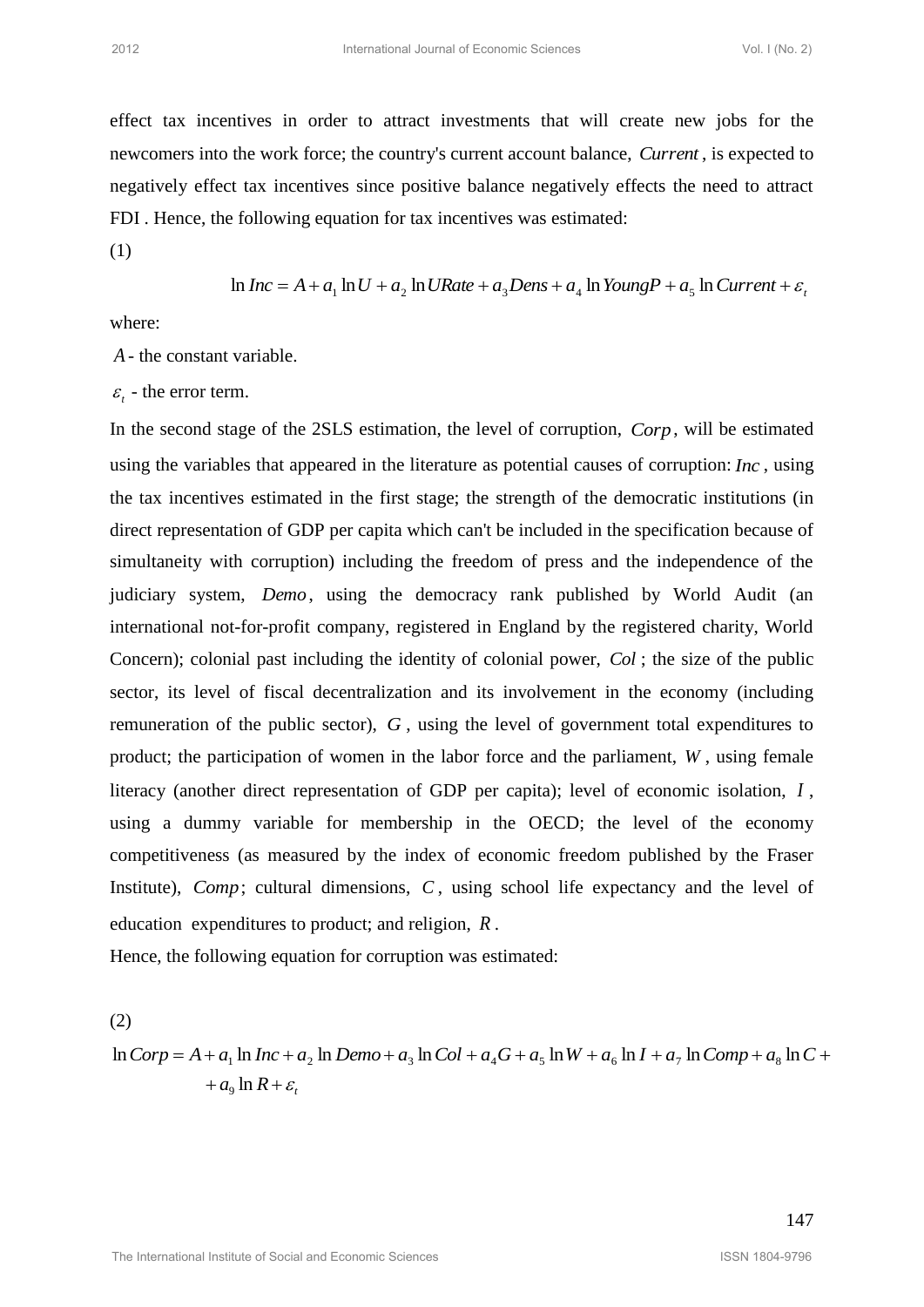#### **4. RESULTS**

The estimation results for the equation explaining corruption appear in Table 1. The best-fitting equation in the case of 2SLS estimation was version A-3 in Table 1 (for the results of the first stage of the 2SLS estimating tax incentives see Table 2) with  $\overline{R}^2 = 0.761$  ( $R^2$ )  $=0.775$ ) and SE $=0.223$  and DW $=1.909$  (which indicate the absence of serial correlation). It should be mentioned in this context that cross-section data is being used rather than time series data and therefore the DW statistic has only minor significance. Nonetheless, it does provide an indication that the regression has not omitted any major explanatory variable that is common to the whole sample and provides evidence that the unexplained residuals from the estimations are in fact the result of a random walk and are not correlated as a result of an important missing variable. In parallel the best-fitting equation in the case of OLS estimation was version A-6 in Table 1 with  $\bar{R}^2 = 0.759$  ( $R^2 = 0.772$ ) and SE=0.236 and DW=1.878 (which indicate the absence of serial correlation). The most important variables were found to be significant, stable and robust and to have the expected signs. In addition, the estimates had relatively low variances. **EXECUT:** IS an internation consideration of Coronic Sciences Vol. 1962 2.<br> **2012** International Text and DV and DV and Text and Text and Text and Text and the International Order Economic Sciences Vol. In Earlier 10. The

 In general, the use of 2SLS estimation improved the results in terms of significance and elasticity. Moreover, while the differences between the 2SLS and OLS coefficients were negligible for most of the variables the difference for the tax incentives was significant and indicated the simultaneity problem of using OLS estimation.

The tax incentives variable was found to be negative (meaning that as the tax incentives increase the score for corruption decreases which means increase in the level of corruption) and its elasticity reached a level of -0.157 (see version A-3 in Table 1), and only -0.052 in the OLS estimation (see version A-6 in Table 2), as expected. This result was found to be characterized by stability across the various versions and over numerous controls and alternative specification (see below in details).

It should be stressed that the total tax rate is an essential part of the tax incentive variable since the basic reason to have incentives is to avoid paying the general tax rates. The higher the tax rates, the stronger the reason to decide on incentives (resulting in multi co-linearity of presenting two independent variables in a specification). However, it is important to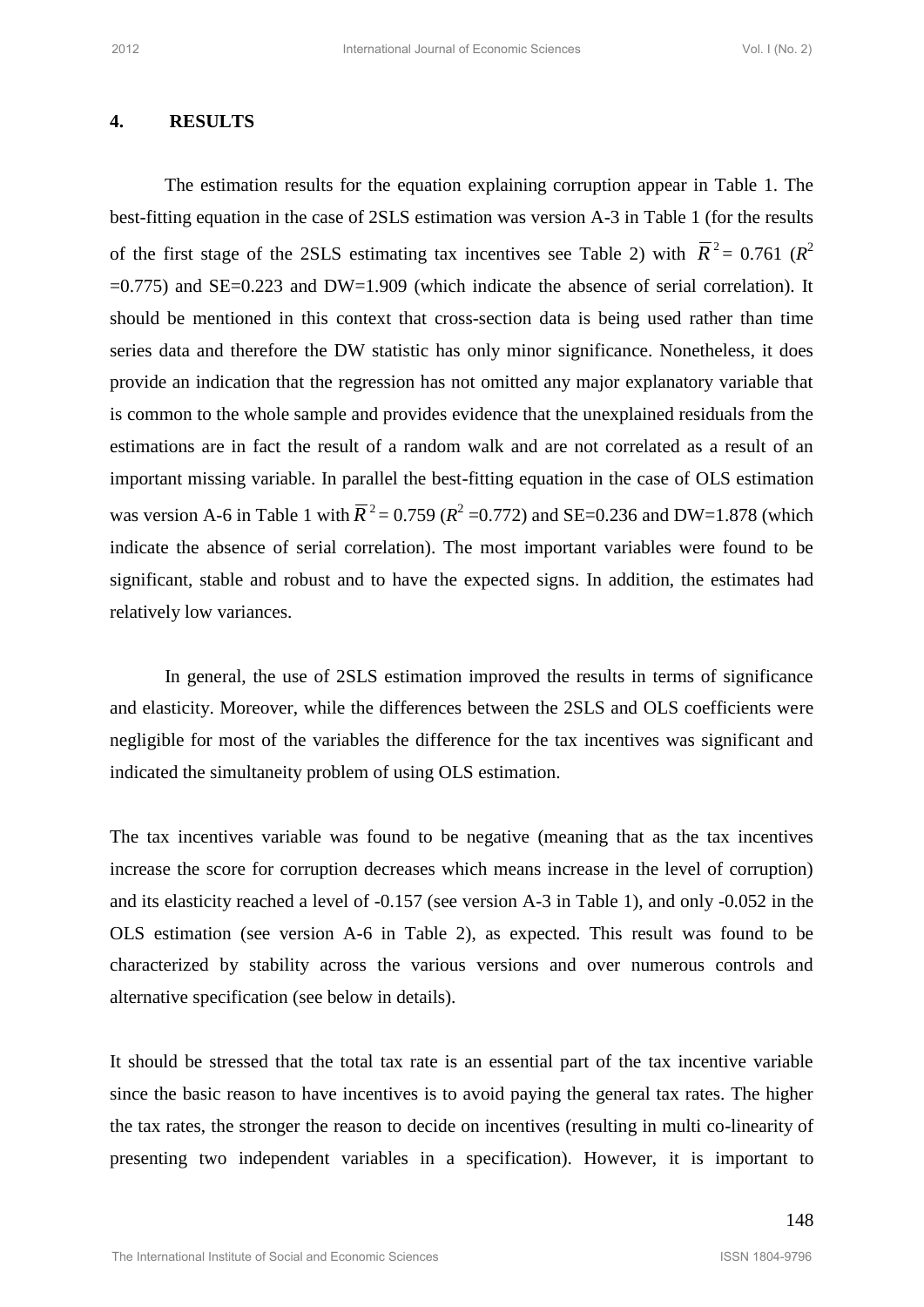understand whether the high general tax rates per se or their correlation with incentives are the most important cause of corruption. The insignificance, see below, under all versions and specifications, of the level of government total expenditures to product or alternative variables (which are correlated to the government income and therefore allow very good proxy for the general tax rates) strongly supports the latter over the former.

The strength of the democratic institutions was found to be negative (meaning that as the democratic rank increases, the level of democracy decreases and the score for corruption decreases which means the level of corruption increases), significant in all the versions and its elasticity reached a level of -0.254 (see version A-3 in Table 1).

The colonial legacy was represented in most of the versions by some of the colonial powers: The Soviet Union, Spain and The Netherlands. All the respective dummy variables were found to be negative (meaning contributing to corruption) and their elasticities reached the level of -0.270, -0.167 and -0.241 (see version A-3 in Table 1). The dummy variables for the two major colonial powers, the UK and France, were not found to be significant. These results are not surprising since the literature regarding colonial legacy describes the significant differences between positive contributions of the UK and France to building institutions and investing in human capital and the general negative involvement of colonial powers'. **Exonomic Sciences Conomic Sciences Vol. 1902**<br>
Independent of Corresponding Constant mate and the International Superior (Section and model internation such that the Internation of the Internation Sciences Vol. Internati

The participation of women in the economy, using the level of female literacy as a proxy, was found to be positive (meaning contributes negatively to corruption) and significant in all the versions and its elasticity reached a level of 0.109 (see version A-3 in Table 1).

The cultural dimension, using the level of education expenditure to product, was found to be positive (meaning contributes negatively to corruption) and significant in all the 2SLS versions and its elasticity reached a level of 0.130 (see version A-3 in Table 1).

The level of the economy competitiveness, as measured by the index of economic freedom published by the Fraser Institute, was found to be negative (meaning contributing to corruption) and significant in all the versions and its elasticity reached a level of -0.166 (see version A-3 in Table 1).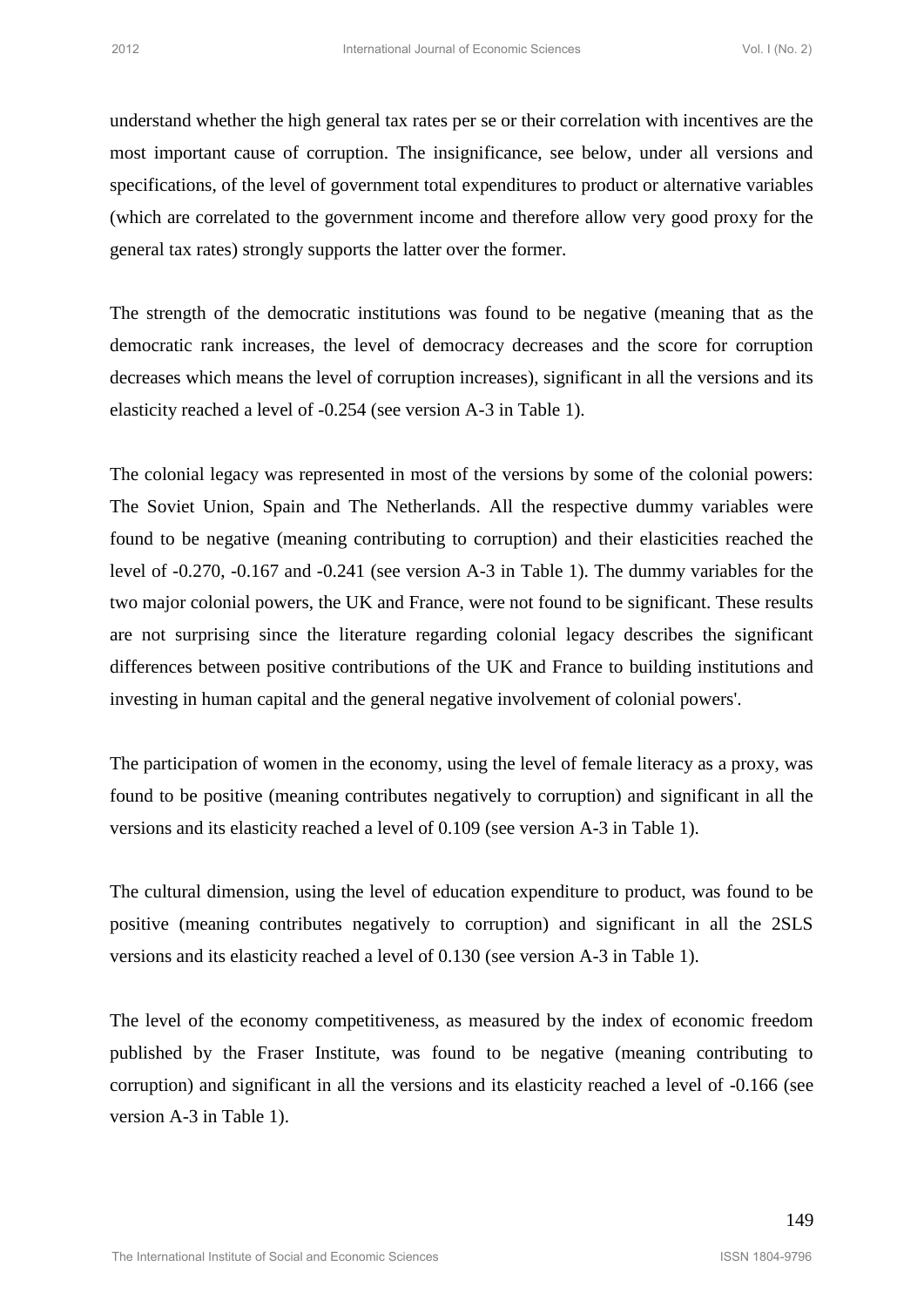The religion variables were represented in all the versions only by the share of the Protestants in the population which was found to be negative (meaning contributing to corruption) and its elasticity reached a level of -0.160 (see version A-3 in Table 1), although with a low rate of significance (90%). It should be stressed that the evidence in the literature regarding the role of the Protestant religion on corruption is mixed. Our results may support the view (see Adsera et al., 2003) that the Protestant religion is indeed contributing to corruption and also to Baumol's (1990) theory of productive and unproductive rent-seeking entrepreneurship. Baumol claimed that entrepreneurs have a choice whether to engage in value creating opportunities or rent-seeking unproductive activities through the political and legal arena (e.g., lobbying and lawsuits). This decision is influenced by the corresponding rates of return of these activities, which in turn are shaped by the quality of the country social, culture, political and legal institutions. Zelekha et al. (2011) affirmed empirically that the Protestant religion contributes significantly to entrepreneurship. <sup>2012</sup><br>
<sup>2012</sup> International which was found to be negative tunnel of the Use 2)<br>
The religion variables was found to be negative (meaning contributing to corruption) and is<br>
shocking treated a lovel of -0.1030 (see versio

The variable for the size of the public sector and the dummy variable for economic isolation were not found to be significant in all the versions.

In order to examine the robustness of the results, various control variables were added to the estimation that may be important in the determination of corruption and in addition an alternative specification was also estimated.

The first type of control variable was poverty since it may be connected with corruption. Thus, a variable for the level of population below the poverty line, *Pov* , was added but found not to be significant.

The second type of control variable was a variable for the population growth rate, since it may influence negatively the ability of the government to implement effective policy and therefore effect corruption. Thus, a variable for the population growth rate, *Pop* , was added and found to be significant, negative (meaning contributes to corruption) and its elasticity reached the level of -4.663 (see version A-3 in Table 1). However, its inclusion in the estimation did not change the results significantly.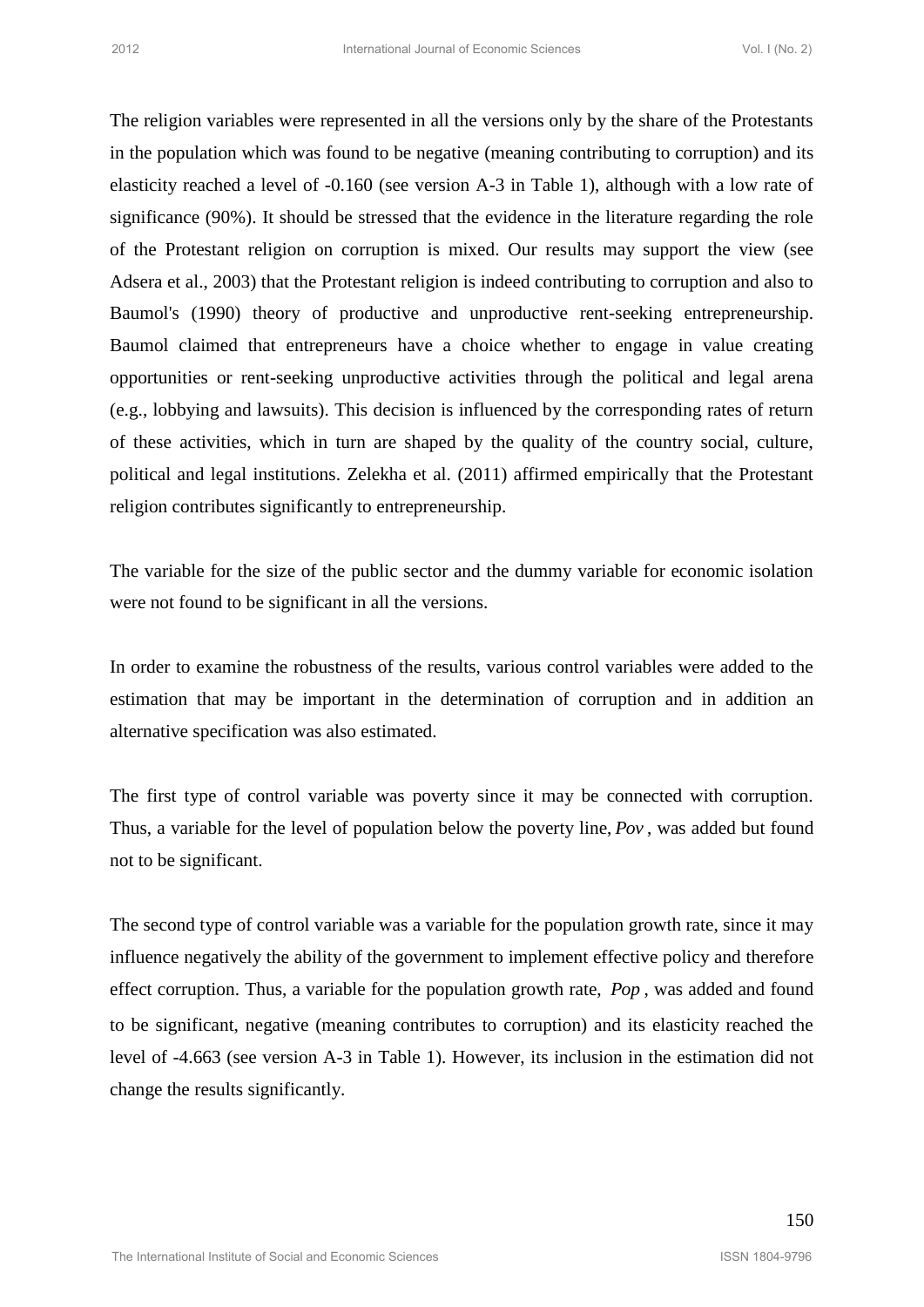The third type of control variable was a dummy for geographic effect, representing possible additional cultural effects. Thus, a dummy variable for each continent was added but all were found not to be significant.

The fourth type of control variable was a variable for the level of social expenditure to product, representing possible effects of subsidies (negative taxes) on rent-seeking corruptive activities. However, similar to the variable for the size of the public sector, it was not found to be significant in all the versions.

The fifth type of control variable was an alternative measure for corruption. As mentioned, the two most commonly used measures after the TI indexes themselves are the International Country Risk Guide Index and the World Bank Index. Since the TI indexes are based among other sources on the International Country Risk Guide Index we preferred to use the World Bank Index as an alternative specification (see version A-4 in Table 1). The alternative specification supported and even strengthened the robustness of the findings and the stability of the tax incentive variable.

We also tested for the relative economic importance of some of the variables by calculating their adjusted coefficient of correlation (beta variable), which is the product of a variable"s estimated elasticity and its standard deviation divided by the dependent variable's standard deviation (see Table 3). These adjusted coefficients convert the estimated elasticities into units of standard deviation in a manner that enables the comparison of their relative economic importance. Table 3 shows that a change of one unit of standard deviation in the tax incentives variable brings about a change of -10.0 percent in the corruption variable as compared to 46.9 percent for the strength of the democratic institutions variable, -10.1 percent for the population growth rate variable, -28.2 percent for the level of the economy competitiveness variable, 10.1 percent for the participation of women in the labor force and the parliament variable, 13.0 percent for the level of education expenditures to product variable and so on. These results indicate that the tax incentives variable is similar in importance to major well known causes of corruption. International correct Sciences Vol. 1982<br>
The third type of control variable was a dummy for geographic effects (representing possible<br>
diditional colorinal celectives a variable for the local of social and<br>
Distribute of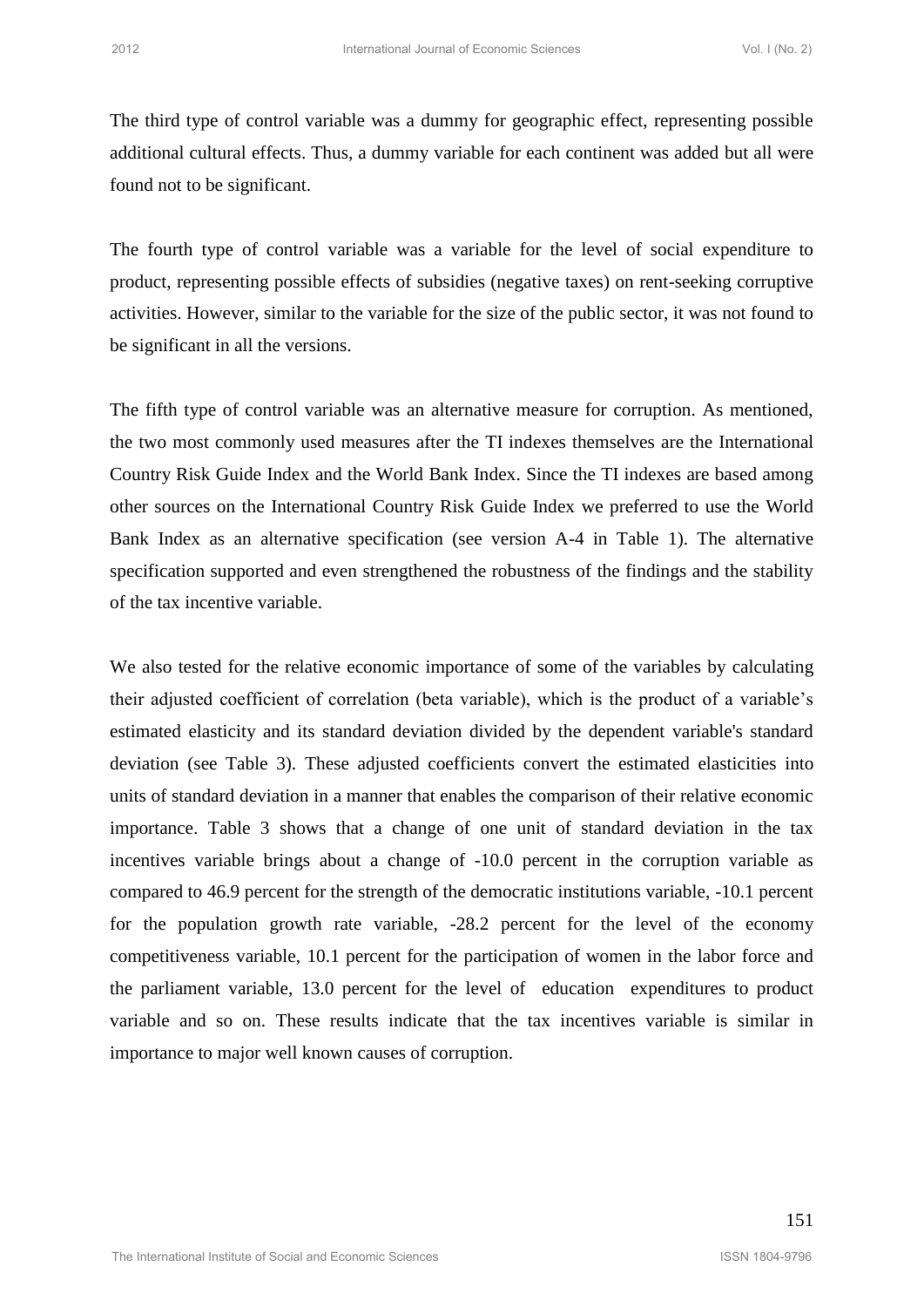## **5. SUMMARY AND CONCLUSIONS**

Tax incentives to enhance investment are widely used by many countries around the world. However, the provision of these incentives may lead to rent-seeking activities and corruption. In some countries, investors may easily bribe or conspire with the government officials and influence domestic politics of the host country to secure tax incentives for their investments. Due to these undesirable consequences, international bodies advising on tax policy matters criticize the use of such incentives by governments. One example is the UNCTAD (2003) in its world investment report, that criticizes governments' use of FDI incentives, suggesting that there is an emerging consensus that countries should try to attract FDI not by offering incentives, but by building genuine economic advantages and offering stable, low, and transparent tax rates. <sup>2012</sup><br><sup>2012</sup><br>2012 **STOMAARY AND CONCLUSIONS**<br>2012 Internatives to enhance investment ure widely used by many countries around the<br>2014 Internatives to enhance investment ure widely used by many countries around the<br>2016 I

The role of tax incentives in enhancing investments has been the subject of many studies. In contrast, the well known claim that tax incentives may be a cause for corruption has never been tested empirically, because of numerous data and statistical problems.

In this paper we take an empirical approach and move beyond the theory. The novelty of our research, therefore, is that it analyzes for the first time in the literature the effects of tax incentives by employing a unique, large, cross-section sample data and 2SLS analysis, thereby establishing that tax incentives are a significant cause of corruption.

Our paper makes some important contributions to the research of investment incentives. First, it proposes empirical evidence in which countries with high levels of tax incentives will usually face high levels of corruption. Second, and maybe even more importantly, it helps to resolve the debate whether tax incentives enhance or deter investments. The third contribution is to the general literature on the causes of corruption, since our estimation is performed, to the best of our knowledge, under the largest sample by far ever reported in the literature.

The policy implication is that a country that desires to enhance investments should strongly consider, as should the international bodies advising, the negative indirect effects of tax incentives, through corruption, on economic activity in general and on investments in particular.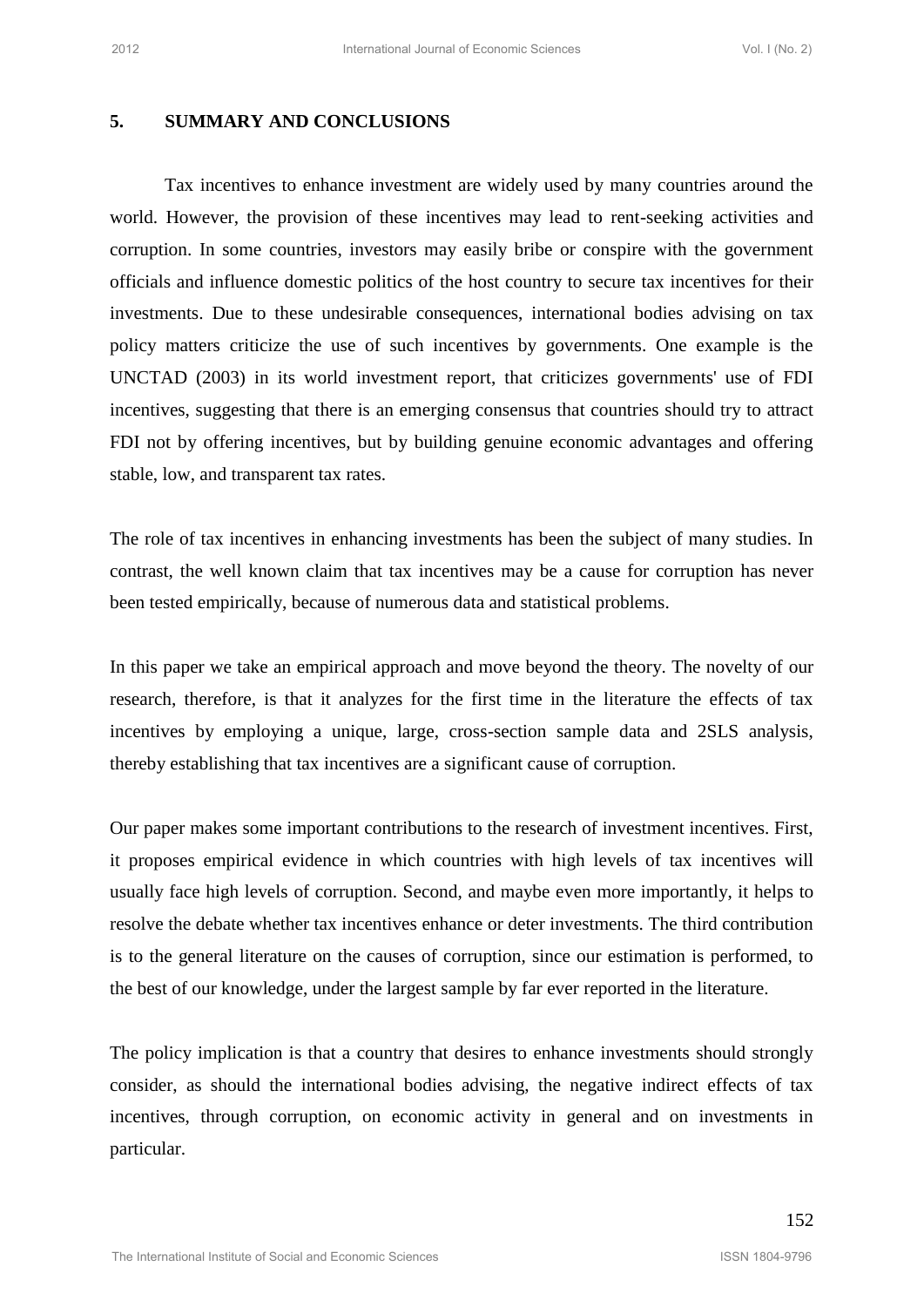| <b>Variable</b>       | <b>Coefficients of</b><br>version<br>$A-1$                                                                                                                                                                                                                                                    | <b>Coefficients of</b><br>version<br>$A-2$ | <b>Coefficients of</b><br>version<br>$A-3$ | <b>Coefficients of</b><br>version<br>$A-4$ | <b>Coefficients of</b><br>version<br>$A-5$ | <b>Coefficients of</b><br>version<br>$A-6$ |
|-----------------------|-----------------------------------------------------------------------------------------------------------------------------------------------------------------------------------------------------------------------------------------------------------------------------------------------|--------------------------------------------|--------------------------------------------|--------------------------------------------|--------------------------------------------|--------------------------------------------|
| Estimation            | 2SLS                                                                                                                                                                                                                                                                                          | 2SLS                                       | 2SLS                                       | 2SLS                                       | <b>OLS</b>                                 | <b>OLS</b>                                 |
| method<br>Constant    | 4.413                                                                                                                                                                                                                                                                                         | 4.335                                      | 4.194                                      | 3.473                                      | 3.700                                      | 3.670                                      |
|                       | (13.735)<br>$-0.240$                                                                                                                                                                                                                                                                          | (13.445)<br>$-0.189$                       | (12.719)<br>$-0.157$                       | (12.367)<br>$-0.206$                       | (21.701)<br>$-0.046$                       | (21.834)<br>$-0.052$                       |
| <i>Inc</i>            | $(-3.306)$                                                                                                                                                                                                                                                                                    | $(-2.417)$                                 | $(-1.966)$                                 | $(-3.020)$                                 | $(-1.868)$                                 | $(-2.141)$                                 |
| Demo                  | $0.251 -$<br>$(-8.337)$                                                                                                                                                                                                                                                                       | $0.269 -$<br>$(-8.491)$                    | $0.251 -$<br>$(-7.545)$                    | $0.153 -$<br>$(-5.425)$                    | $0.293 -$<br>$(-9.232)$                    | $0.264 -$<br>$(-7.965)$                    |
| Soviet Col            | $0.257 -$<br>$(-3.749)$                                                                                                                                                                                                                                                                       | $0.270 -$<br>$(-3.943)$                    | $0.313 -$<br>$(-4.337)$                    | $0.243 -$<br>$(-3.986)$                    | $0.246 -$<br>$(-3.432)$                    | $0.297 -$<br>$(-4.057)$                    |
| Union                 | $0.157 -$                                                                                                                                                                                                                                                                                     | $0.167 -$                                  | $-0.158$                                   |                                            | $-0.136$                                   | $-0.116$                                   |
| SpanCol               | $(-2.598)$                                                                                                                                                                                                                                                                                    | $(-2.772)$                                 | $(-2.621)$                                 |                                            | $(-2.127)$                                 | $(-1.840)$                                 |
| The Col               | $-0.722$                                                                                                                                                                                                                                                                                      | $-0.241$<br>$(-1.731)$                     | $-0.233$<br>$(-1.683)$                     |                                            |                                            |                                            |
| Netherlands<br>W      | 0.138                                                                                                                                                                                                                                                                                         | 0.157                                      | 0.109                                      | 0.075                                      | 0.194                                      | 0.113                                      |
|                       | (2.641)<br>0.130                                                                                                                                                                                                                                                                              | (2.963)<br>0.140                           | (1.846)<br>0.130                           | (1.538)                                    | (3.887)<br>0.115                           | (1.941)                                    |
| $\mathcal{C}_{0}^{0}$ | (3.064)                                                                                                                                                                                                                                                                                       | (3.275)                                    | (3.058)                                    | 0.056<br>(1.568)                           | (2.644)                                    | 0.103<br>(2.387)                           |
| Comp                  | $-0.150$<br>$(-4.602)$                                                                                                                                                                                                                                                                        | $-0.152$<br>$(-4.682)$                     | $-0.166$<br>$(-4.999)$                     | $-0.092$<br>$(-3.249)$                     | $-0.137$<br>$(-3.710)$                     | $-0.148$<br>$(-4.046)$                     |
| Rshare                | $\overline{a}$                                                                                                                                                                                                                                                                                | $-0.162$                                   | $-0.160$                                   | $-0.192$                                   | $-0.244$                                   | $-0.219$                                   |
| <i>protes</i> tan ts  |                                                                                                                                                                                                                                                                                               | $(-1.725)$                                 | $(-1.711)$                                 | $(-2.416)$                                 | $(-2.759)$                                 | $(-2.501)$                                 |
|                       |                                                                                                                                                                                                                                                                                               |                                            | $-4.663$                                   | $-5.914$                                   |                                            | $-6.512$                                   |
| Pop                   |                                                                                                                                                                                                                                                                                               |                                            | $(-1.790)$                                 | $(-2.668)$                                 |                                            | $(-2.546)$                                 |
| $R^2$                 | 0.766                                                                                                                                                                                                                                                                                         | 0.770                                      | 0.775                                      | 0.684                                      | 0.763                                      | 0.772                                      |
| $\overline{R}^2$      | 0.754                                                                                                                                                                                                                                                                                         | 0.757                                      | 0.761                                      | 0.668                                      | 0.751                                      | 0.759                                      |
| S.E.<br>D.W.          | 0.239<br>1.899                                                                                                                                                                                                                                                                                | 0.237<br>1.858                             | 0.236<br>1.909                             | 0.201<br>2.018                             | 0.240<br>1.797                             | 0.236<br>1.878                             |
|                       | * The equations are in log-linear form and therefore variables are expressed in natural<br>logarithms, except for the dummy variables (Col Soviet Union, Col Spain, Col The<br>Netherlands) and for the population growth rate, Pop and Rshareprotestants. t-values<br>appear in parentheses. |                                            |                                            |                                            |                                            |                                            |

## **Table 1: Estimation of equations explaining corruption** \*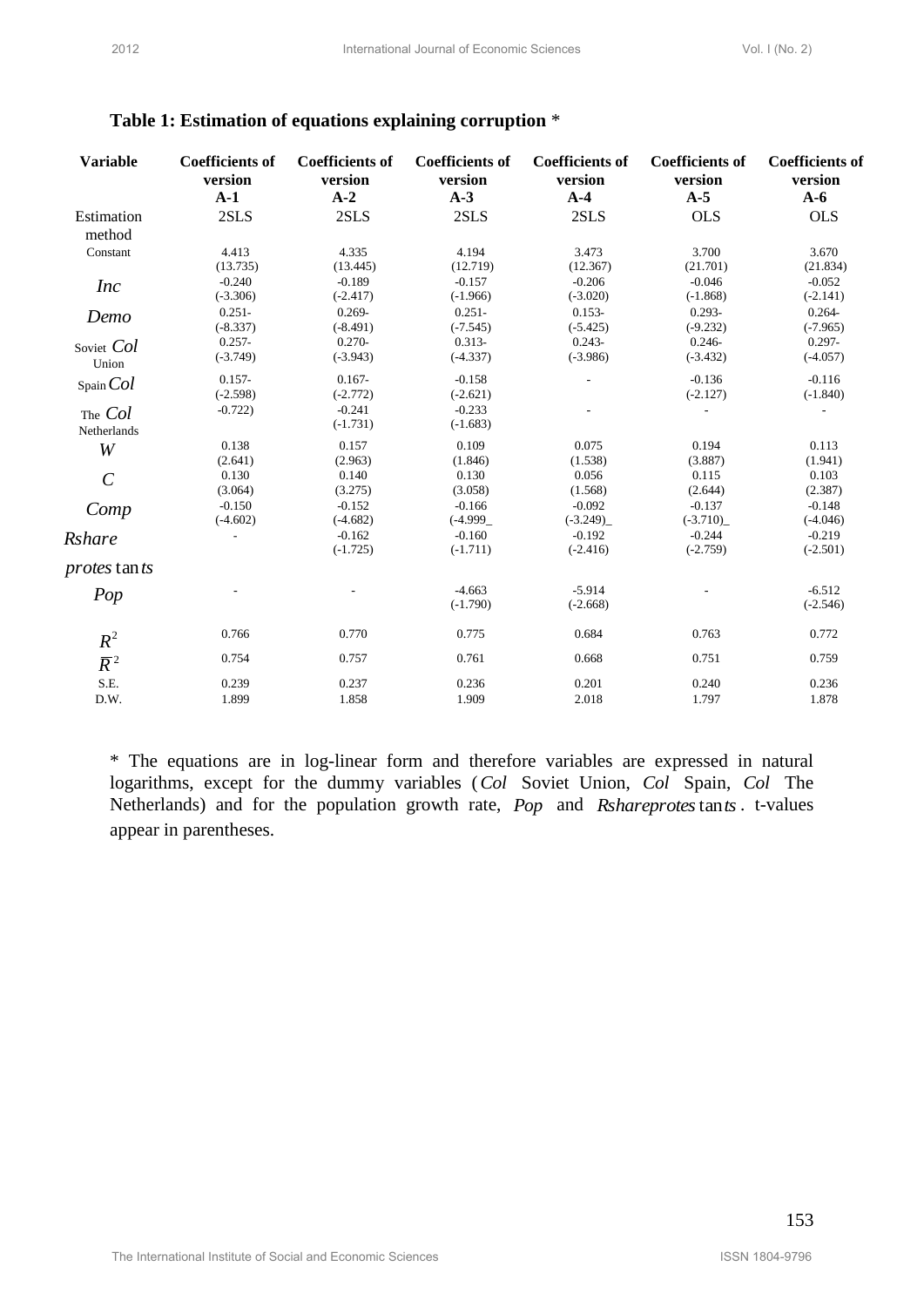## **Table 2: Estimation of equations explaining tax incentives** \*

| 2012                                                         | International Journal of Economic Sciences |                     | Vol. I (No. 2) |
|--------------------------------------------------------------|--------------------------------------------|---------------------|----------------|
|                                                              |                                            |                     |                |
| Table 2: Estimation of equations explaining tax incentives * |                                            |                     |                |
|                                                              | <b>Variable</b>                            | <b>Beta</b>         |                |
|                                                              |                                            | coefficient         |                |
|                                                              | Estimation                                 | <b>OLS</b>          |                |
|                                                              | method                                     |                     |                |
|                                                              | Constant                                   | 3.520<br>(4.767)    |                |
|                                                              | $\boldsymbol{U}$                           | $-0.384$            |                |
|                                                              |                                            | $(-2.425)$          |                |
|                                                              | <b>URate</b>                               | $-3.469$            |                |
|                                                              |                                            | $(-2.322)$          |                |
|                                                              | Dens                                       | $-0.101$            |                |
|                                                              |                                            | $(-1.840)$<br>0.268 |                |
|                                                              | YoungP                                     | (1.303)             |                |
|                                                              | Current                                    | $-0.007$            |                |
|                                                              |                                            | $(-1.497)$          |                |
|                                                              | $R^2$                                      | 0.106               |                |
|                                                              | $\overline{R}^2$                           | 0.079               |                |
|                                                              | S.E.                                       | 0.915               |                |
|                                                              | D.W.                                       | 2.131               |                |
|                                                              |                                            |                     |                |
|                                                              |                                            |                     |                |
|                                                              |                                            |                     |                |
|                                                              |                                            |                     |                |
|                                                              |                                            |                     |                |
|                                                              |                                            |                     |                |
|                                                              |                                            |                     |                |
|                                                              |                                            |                     |                |
|                                                              |                                            |                     |                |
|                                                              |                                            |                     | 154            |
|                                                              |                                            |                     |                |
| The International Institute of Social and Economic Sciences  |                                            |                     | ISSN 1804-9796 |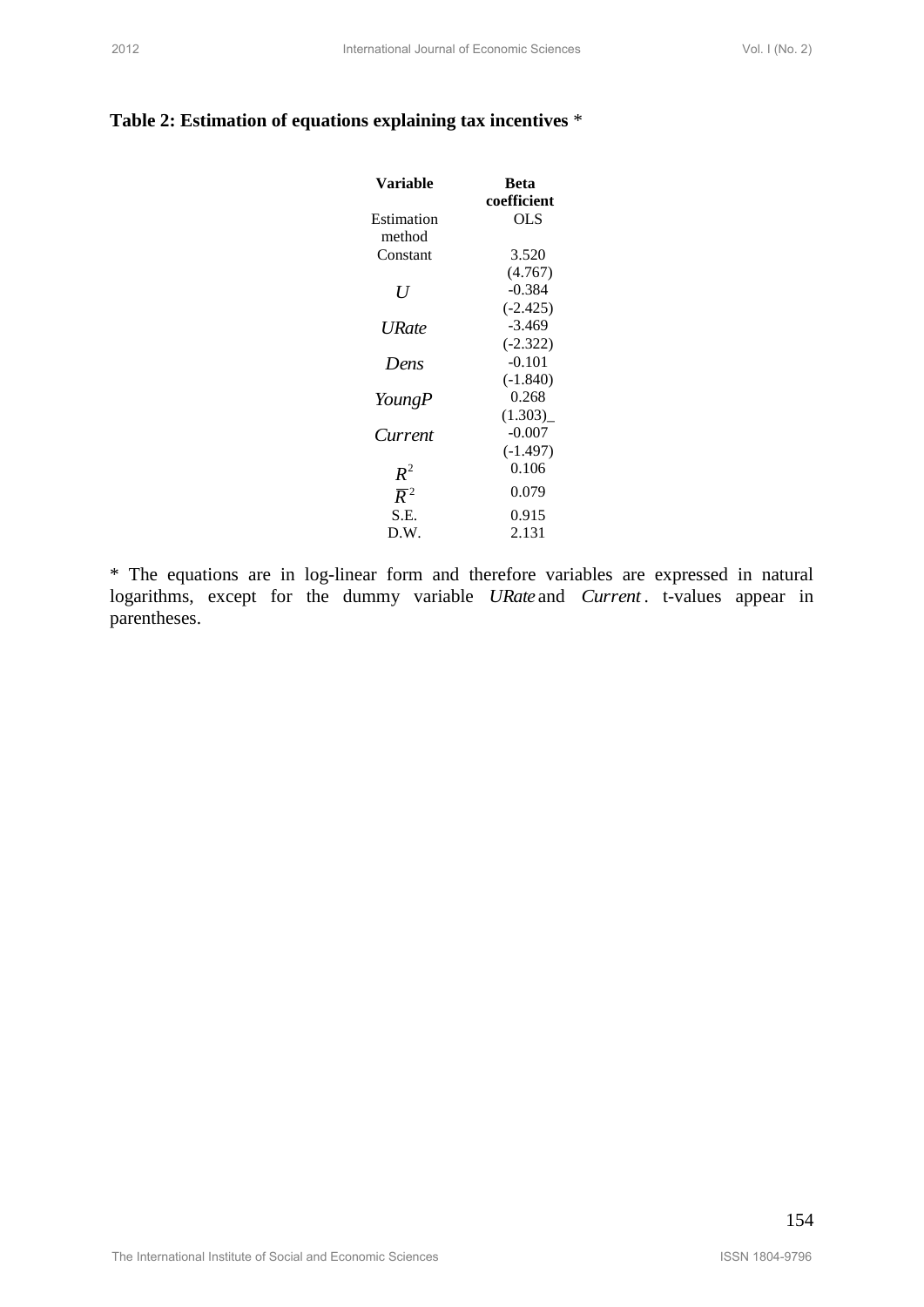|  | Table 3: Relative economic importance of the variables* |  |  |  |
|--|---------------------------------------------------------|--|--|--|
|--|---------------------------------------------------------|--|--|--|

| Table 3: Relative economic importance of the variables* |                    |                                                                                                                                                                                |     |
|---------------------------------------------------------|--------------------|--------------------------------------------------------------------------------------------------------------------------------------------------------------------------------|-----|
|                                                         | <b>Variable</b>    | <b>Coefficients of</b><br>version                                                                                                                                              |     |
|                                                         | <i>Inc</i>         | $A-1$<br>$-10.0\%$                                                                                                                                                             |     |
|                                                         | Demo               | $-46.9%$                                                                                                                                                                       |     |
|                                                         | Soviet Col         | $-18.5%$                                                                                                                                                                       |     |
|                                                         | Union<br>Spain Col | $-10.6%$                                                                                                                                                                       |     |
|                                                         | The Col            | $-6.4%$                                                                                                                                                                        |     |
|                                                         | Netherlands<br>W   | 10.1%                                                                                                                                                                          |     |
|                                                         | $\mathcal{C}$      | 13.0%                                                                                                                                                                          |     |
|                                                         | Pop                | $10.1% -$                                                                                                                                                                      |     |
|                                                         | Rshare             | $-7.9%$                                                                                                                                                                        |     |
|                                                         | protes tants       |                                                                                                                                                                                |     |
|                                                         | Comp               | $-28.2%$                                                                                                                                                                       |     |
|                                                         |                    | Netherlands) and for the population growth rate, Pop and Rshareprotes tants.<br>* The relative economic importance of the variables was calculated using the Beta coefficient, |     |
|                                                         |                    |                                                                                                                                                                                |     |
| based on A-3.                                           |                    |                                                                                                                                                                                |     |
|                                                         |                    |                                                                                                                                                                                | 155 |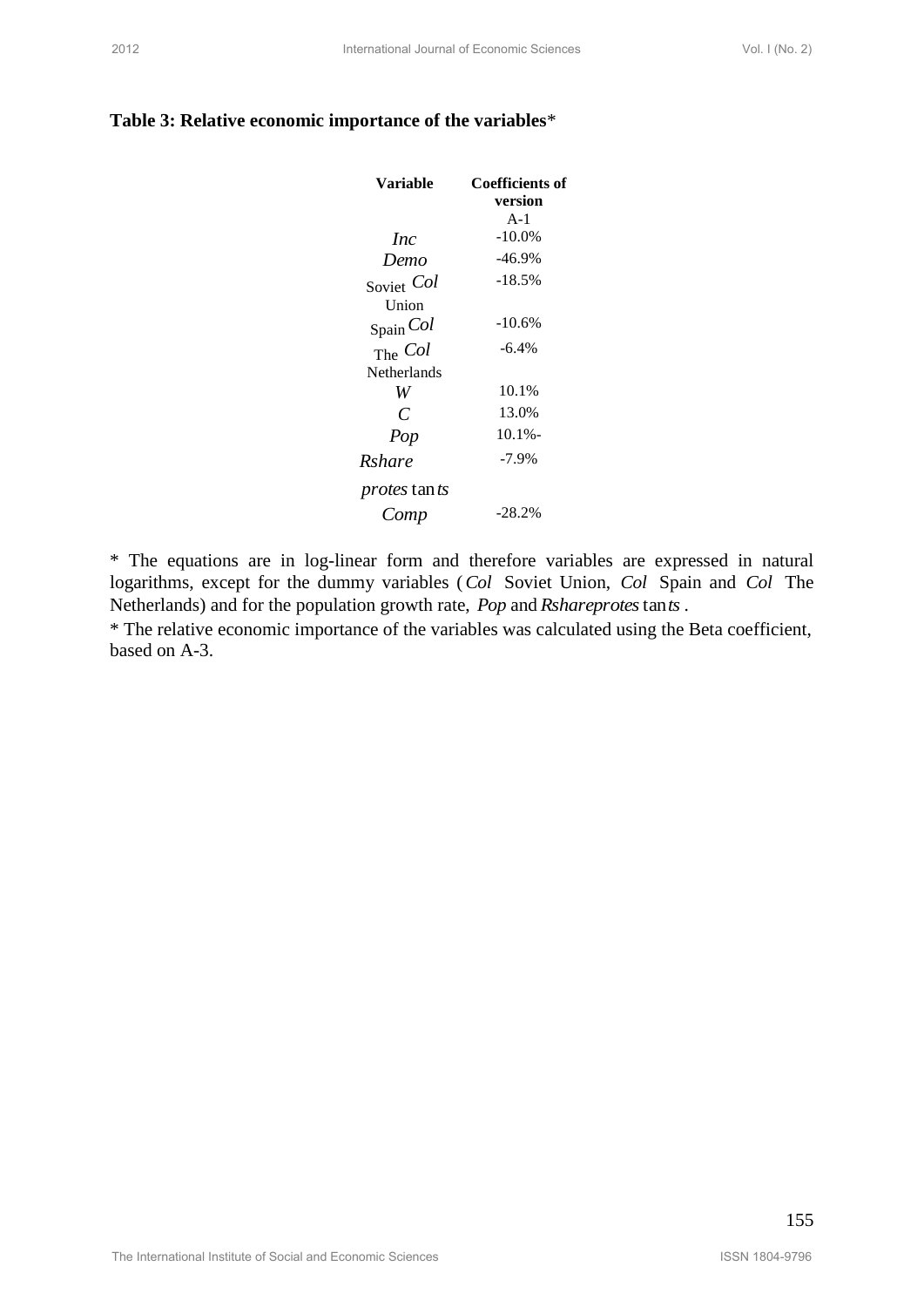## **Annex A: Main Tax Incentives**

**Tax holiday:** This is apparently the most common form of tax incentive for investment. Under a tax holiday, qualifying firms are not required to pay corporate income tax for a specified time period, with the goal of encouraging investment. Sometimes, the grace period is extended to a subsequent period. This incentive is often provided to new firms.

**Reduced corporate income tax rate:** A country may provide a reduction in the (statutory) corporate income tax rate to qualifying investments under certain conditions. Some countries provide a reduced rate of tax for certain types of investment (e.g., manufacturing). Other countries provide reduced tax rates for investment in particular locations or regions, to enhance development. This incentive differs from tax holidays, because the tax liability is not entirely eliminated.

**Accelerated depreciation:** This incentive refers to any depreciation scheme that provides for writing off the cost of an asset, for tax purposes, at a rate faster than the true or statutory economic depreciation. Accelerated depreciation rules are mostly important for large and capital-intensive firms. Some countries provide taxpayers with some amount of discretion in selecting the applicable depreciation methods, while others employ excessive administrative involvement. <sup>2012</sup><br>
<sup>2012</sup><br> **Amec A: Main Tax Incentives**<br> **2022**<br> **Consideration** Journal of the property of most common form of an incentive for investment<br>
Douber a two holiday, qualifying form are more required in pay conjunner in

**Special zones:** Geographically limited areas in which qualifying firms can locate and thus benefit from exemption of varying scope of taxes not granted in other parts of the host country. Some countries provide only duty-free zones, enjoying exemption from customs duties (and usually from VAT). Zones are often aimed at exporters and located close to a port. These special "zones" are designated to attract investment.

**Deduction for qualifying expenses:** Countries tend to encourage certain types of investment by providing favorable rules for deducting certain types of expenses. These include rules that allow partial or full deduction of certain qualifying expenses (such as R&D expenses).

**Reduced withholding taxes:** Some countries provide reduced or zero rates of withholding tax as an incentive for foreign investment. Exemption from withholding tax is usually provided in the case of payments of interest, dividends or royalties, making it possible for foreign investors to extract income free of tax.

**Exemptions from various taxes other than CIT:** Exemption from certain taxes, often those collected at the border such as tariffs, excises, sale taxes and VAT on imported inputs. Some countries provide exemption from, or reduction of, property taxes.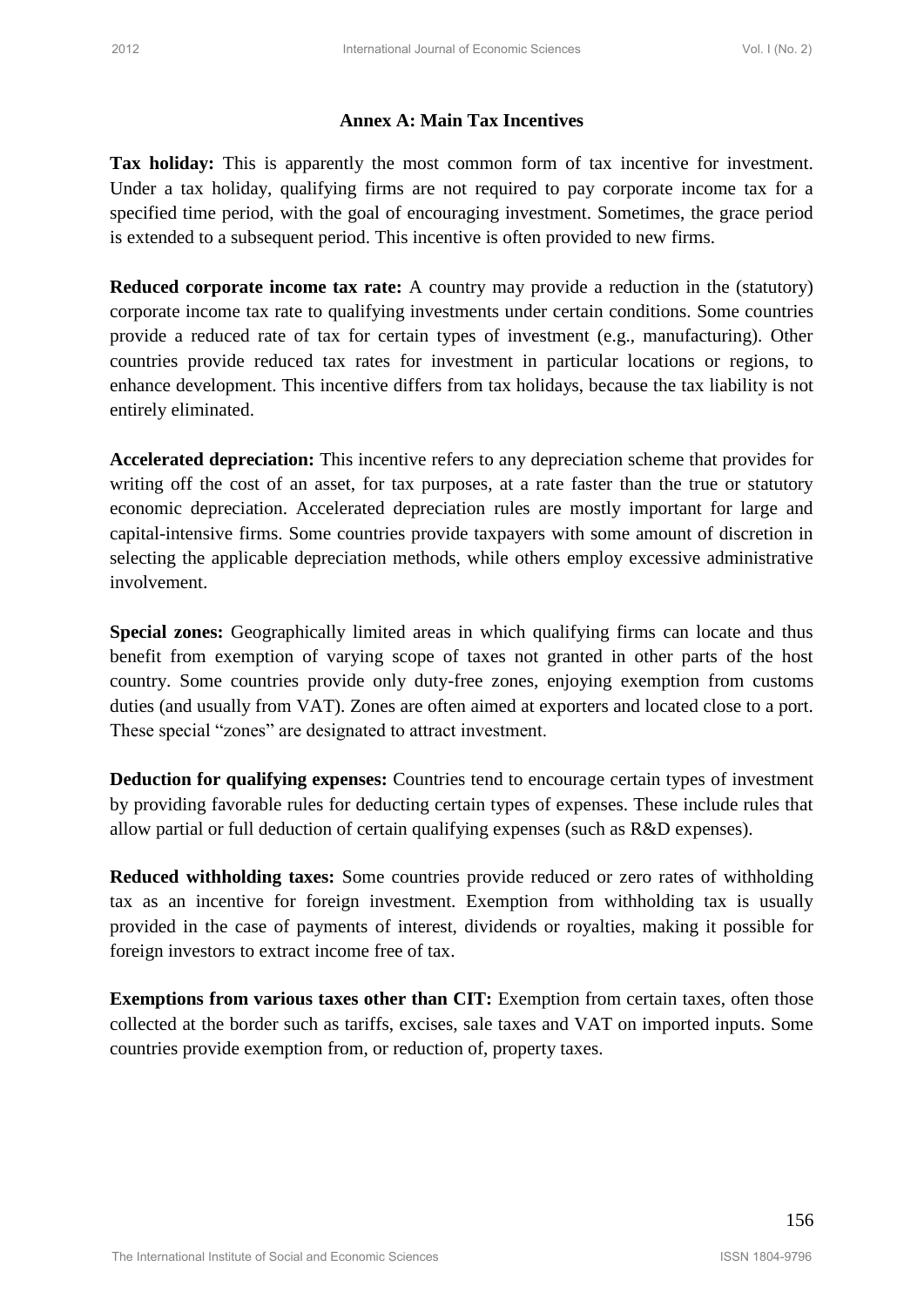## **References**

Acemoglu D., and Verdier T., (2000). The Choice between Market Failure and Corruption, *American Economic Review* 90, 194-211.

Ades A., and Di Tella R., (1997a). National Champions and Corruption: Some Unpleasant Interventionist Arithmetic, *Economic Journal*, 107, 1023–42.

Ades A., and Di Tella R., (1997b). The New Economics of Corruption: A Survey and Some New Results, *Political Studies*, 45, 496–515. Ades A., and Di Tella R., (1999). Rents, Competition, and Corruption, *American Economic Review*, 89(4), 982-993. 2012<br>
2012 International Action Control Control Control Comparison (Secure 2012)<br>
2012 International Action 10.1111<br>
2020 International Action 10.1111<br>
2020 International Action 10.1111<br>
2020 International Action 10.1111 (

Adsera, A., Boix, C., and Payne, M. (2003). Are You Being Served? Political Accountability and Quality of Government. *Journal of Law, Economics and Organization* 19(2): 445-490.

Axarloglou k., (2005). What Attracts Foreign Direct Investment Inflows in the United States?, *The International Trade Journal*, volume XIX, (3), 285-308.

Bardhan P., (1997). Corruption and Development: A Review of Issues, *Journal of Economic Literature* 35, 1320–1346.

Baumol, W.J., (1990). Entrepreneurship: Productive, Unproductive and Destructive, *Journal of Political Economy*, 98 (5), 893–921.

Besley T., and McLaren J., (1993). Taxes and Bribery: the Role of Wage Incentives, *The Economic Journal*, 103, January.

Blomstrom M., and Kokko A., (2003). The Economics of Foreign Direct Investment Incentives, *NBER Working Paper*, 9489.

Bora B., (2002). Investment Distortions and the International Policy Architecture, *World Trade Organization Working Paper*, Geneva.

Bhagwati J., (2001). *Free Trade Today*, Princeton: Princeton University Press.

Clark W. S., (2000). Tax Incentives for Foreign Direct Investment: Empirical Evidence on Effects and Alternative Policy Options, *Canadian Tax Journal*, 48, 4, 1139- 1180.

Cuervo-Cazurra A., (2006). Who cares about corruption? *Journal of International Business Studies*, 37: 803-822.

De Mooij R. A., and Enderveen S., (2003). Taxation and Foreign Direct Investment: A Synthesis of Empirical Research, *International Tax and Public Finance* 10: 673–93.

Devereux M. P., and Griffith R., (1998). Taxes and Location of Production: Evidence from a Panel of U.S. Multinationals, *Journal of Public Economics*, 68(3), 335-367.

Ellis S., and Rogers C., (2000). Local Economic Development as a Prisoner's Dilemma: The Role of Business Climate, *Review of Regional Studies*, 30(3), 315-330.

Habib M., and Zurawicki L., (2002). Corruption and Foreign Direct Investment, *Journal of International Business Studies*, 33(2).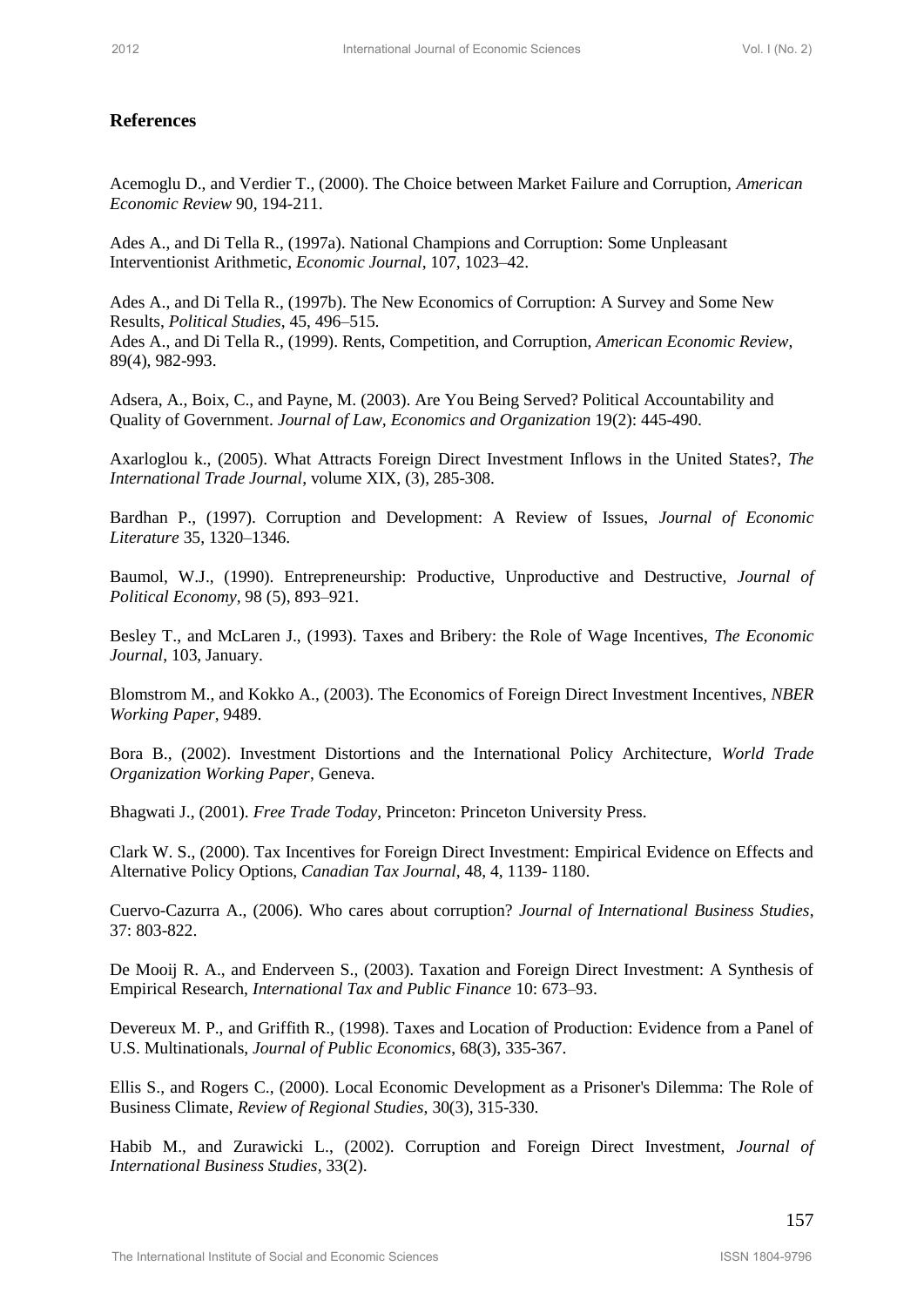Hines J. R. Jr., (1999). Lessons from Behavioral Responses to International Taxation, *National Tax Journal*, 52(2), 305-322.

Gurgur T., and Shah A., ( 2005). Localization and Corruption: Panacea or Pandora"s Box, *World Bank Policy Research Working Paper* No. 3486, Washington, D.C.: World Bank.

Gyimah-Brempong K., (2002). Corruption, Economic Growth and Income Inequality in Africa, *Economics of Governance* 3, 183–209.

Jain A.K., (2001). Corruption, *Journal of Economic Surveys* 15, 71–121.

Keefer P., Knack, S., (1997). Why don"t poor countries catch up? A cross-national test of an institutional explanation, *Economic Inquiry* 35, 590–602.

Lambsdorff J., G., (1999). Corruption in Empirical Research - A Review, *Transparency International Working Paper*.

Li H., Xu L.C., Zou H., (2000). Corruption, Income Distribution and Growth. *Economics and Politics* 12, 155–182.

Li Q., (2006). Democracy, Autocracy, and Tax Incentives to Foreign Direct Investors: A Cross-National Analysis, *Journal of Politics* 68(1):62-74.

Macrae J., (1982). Underdevelopment and the Economics of Corruption: A Game Theory Approach, *World Development* 10(8): 677–87.

Mauro P., (1995). Corruption and Growth, *Quarterly Journal of Economics*, 110(3), 681–712.

Moran T. H., (1998). *Foreign Direct Investment and Development*, Washington: Institute for International Economics.

Morisset J., and Pirnia N., (2000). How Tax Policy and Incentives Affect Foreign Direct Investment: A Review, in Using Tax Incentives to Compete for Foreign Investment: Are They Worth the Cost? *World Bank, Working Paper* 2509, Washington. 2012 International Economic Sciences Conservational Textational Journal of The Conservation (Anti-<br>
2012 Internation 2021 2020 Sciences Vol. 2020 Sciences Vol. International Textation Northern Anti-<br>
Conservation Sciences

Murphy K., Shleifer A., and Vishny R., (1991). The Allocation of Talent: Implications for Growth, *Quarterly Journal of Economics*, 106: 503–30.

Oman C., (2000). *Policy Competition for Foreign Direct Investment*, Paris: OECD.

Rose-Ackerman S., (1997). The Role of the World Bank in Controlling Corruption, *Law and Policy in International Business*, 29, 93–114.

Rose-Ackerman S., (1999). *Corruption and Government – Causes, Consequences, and Reform*, Cambridge, UK: Cambridge University Press.

Serra D., (2006). Empirical Determinants of Corruption: A Sensitivity Analysis, *Public Choice* 106, 225-256.

Shleifer A., and Vishny R., (1993). Corruption, *Quarterly Journal of Economics* 58, 3 (August): 599- 617.

Tanzi V., and Davoodi H., (1997). Corruption, Public Investment, and Growth, *IMF Working Paper,* Washington DC.